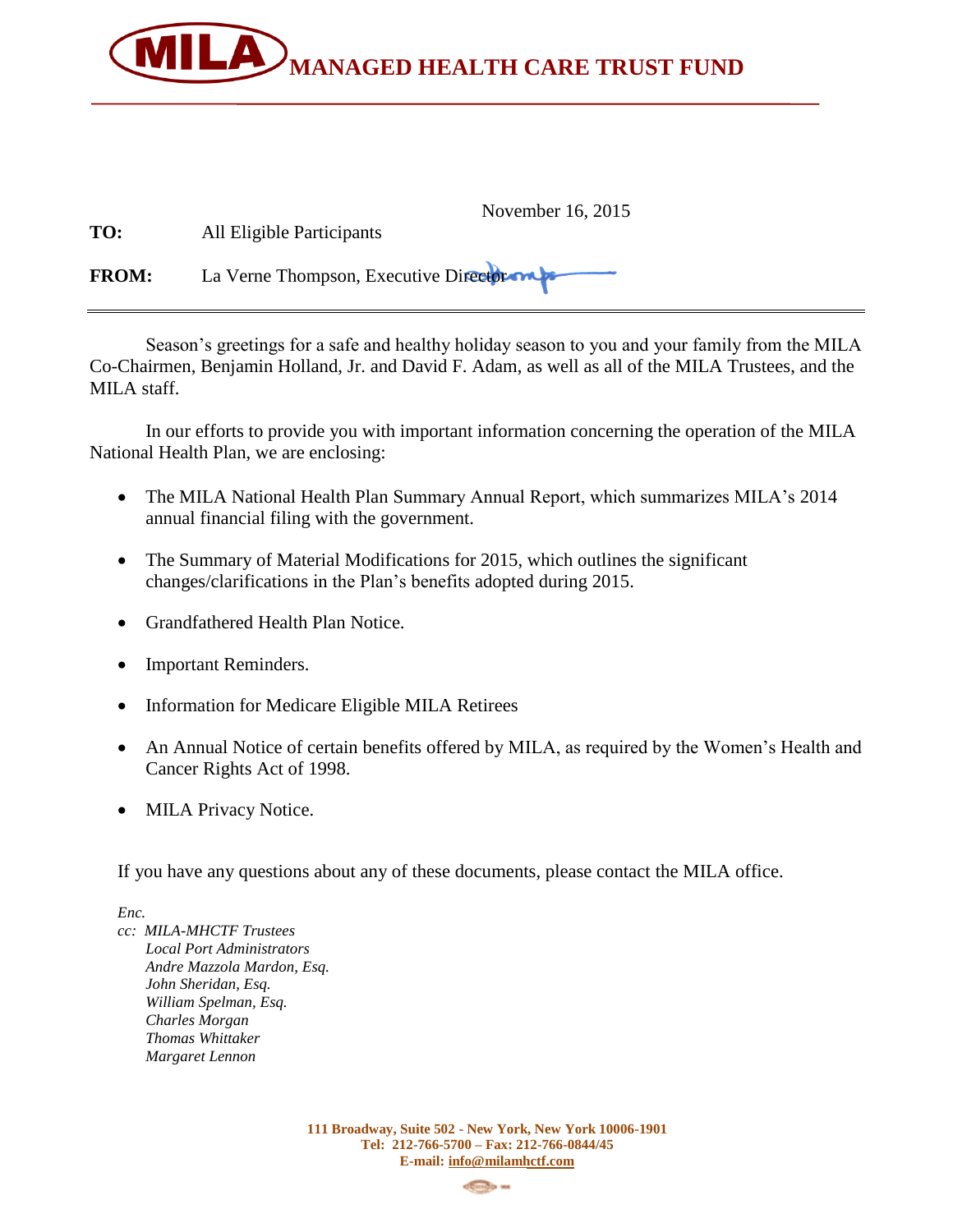

# **MILA National Health Plan Summary Annual Report**

This is a summary of the annual report of the MILA National Choice Plan (Employer Identification Number 13-3968546), a collectively bargained multi-employer health and welfare plan, for the twelve months ending December 31, 2014. The annual report has been filed with the Department of Labor as required under the Employee Retirement Income Security Act of 1974 (ERISA).

All benefits payable under this plan are being provided on an uninsured basis. The Management-ILA Managed Health Care Trust Fund has committed itself to pay all claims incurred under the terms of the plan.

### **Basic Financial Statement**

The value of plan assets, after subtracting liabilities of the plan, was \$792,393,126 as of December 31, 2014, compared to \$832,218,794 as of December 31, 2013. During the plan year the plan experienced a decrease in its net assets of \$39,825,668. This decrease includes unrealized appreciation and depreciation in the value of plan assets; that is, the difference between the value of the plan's assets at the end of the year and the value of the assets at the beginning of the year or the cost of assets acquired during the year. During the plan year, the plan had total income of \$492,515,329, including employer and other contributions of \$388,448,839, gains on the sale of assets of \$7,720,446, and unrealized gains from investments and interest income of \$51,337,978. Plan expenses were \$532,340,997. These expenses included \$6,933,923 in administrative expenses, and \$525,407,074 in benefits paid to participants and beneficiaries.

### **Your Rights to Additional Information**

You have the right to receive a copy of the full annual report, or any part thereof, upon request. An accountant's report, plan financial information and information on payments to service providers, assets held for investment, and transactions in excess of 5% of plan assets are included in that report. To obtain a copy of the full annual report, or any part thereof, write Ms. Laverne Thompson, Executive Director, Management-ILA Managed Health Care Trust Fund (MILA-MHCTF), 111 Broadway-5<sup>th</sup> Floor, New York, NY 10006, or call the MILA office at (212) 766-5700. The charge to cover copying costs for the full annual report is \$10.00, or \$0.25 per page for any part thereof.

You also have the right to receive from the Executive Director, upon request and at no charge, a statement of the assets and liabilities of the plan and accompanying notes, or a statement of income and expenses of the plan and accompanying notes, or both. If you request a copy of the full annual report from the Executive Director, these two statements and accompanying notes will be included as part of that report. The charge to cover copying costs given above does not include a charge for the copying of these portions of the report because these portions are furnished without charge. You also have the right to examine the annual report at the main office of the plan at 111 Broadway  $-5$ <sup>th</sup> Floor, New York, NY 10006, and at the U.S. Department of Labor in Washington, D.C. or to obtain a copy from the U.S. Department of Labor upon payment of copying costs. Requests to the Department should be addressed to Public Disclosure Room, N-1513, Employee Benefits Security Administration, U.S. Department of Labor, 200 Constitution Avenue, N.W., Washington, D.C. 20210.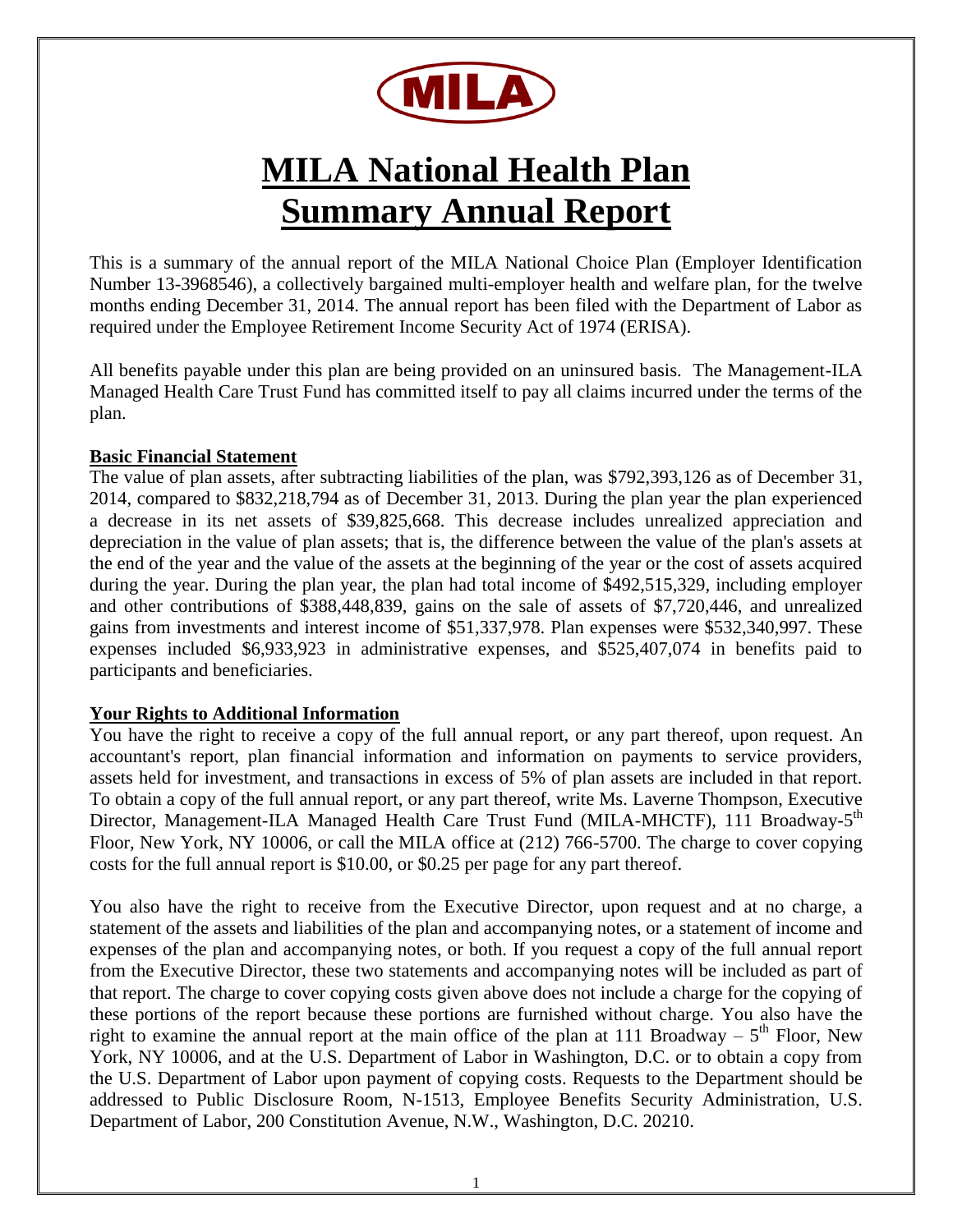

# **Summary of Material Modifications MILA Managed Health Care Trust Fund National Health Plan Plan Changes Adopted During Plan Year 2014**

The current Summary Plan Description (SPD) for the MILA National Health Plan describes benefits that were payable under the Plan on May 1, 2015. This SPD reflects all benefits that were payable during 2014 and which are currently payable under the MILA National Health Plan.

### **AFFORDABLE CARE ACT (ACA) - IMPORTANT INFORMATION**

## **Grandfathered Plan**

The MILA Trustees believe the Premier Plan, the Basic Plan and the Core Plan are "grandfathered health plans" under the Patient Protection and Affordable Care Act (the Affordable Care Act). As permitted by the Affordable Care Act, a grandfathered health plan can preserve certain basic health coverage that was already in effect when that law was enacted. Being a grandfathered health plan means that your Plan may not include certain consumer protections of the Affordable Care Act that apply to other plans, for example, the requirement for the provision of preventive health services without any cost sharing. However, grandfathered health plans must comply with certain other consumer protections in the Affordable Care Act, for example, the elimination of lifetime limits on benefits.

Questions regarding which protections apply and which protections do not apply to a grandfathered health plan and what might cause a plan to change from grandfathered health plan status can be directed to the MILA Executive Director. You may also contact the Employee Benefits Security Administration, U.S. Department of Labor at 1-866-444-3272 or access information online at www.dol.gov/ebsa/healthreform. This website has a table summarizing which protections do and do not apply to grandfathered health plans.

The MILA Medicare Wrap-Around Plan is not a Grandfathered Plan. Rather, it is exempt from the provisions of the Affordable Care Act because it covers only retired persons and their dependents and its benefits are provided to supplement those available from Medicare, Parts A & B. In addition, it provides prescription drug benefits that qualify as "creditable coverage" under the regulations governing the requirement to enroll in Medicare, Part D. This means that MILA coverage is equal to or better than the coverage provided in Medicare, Part D, and persons covered in the MILA Medicare Wrap-Around Plan are not required to enroll in a Part D Plan.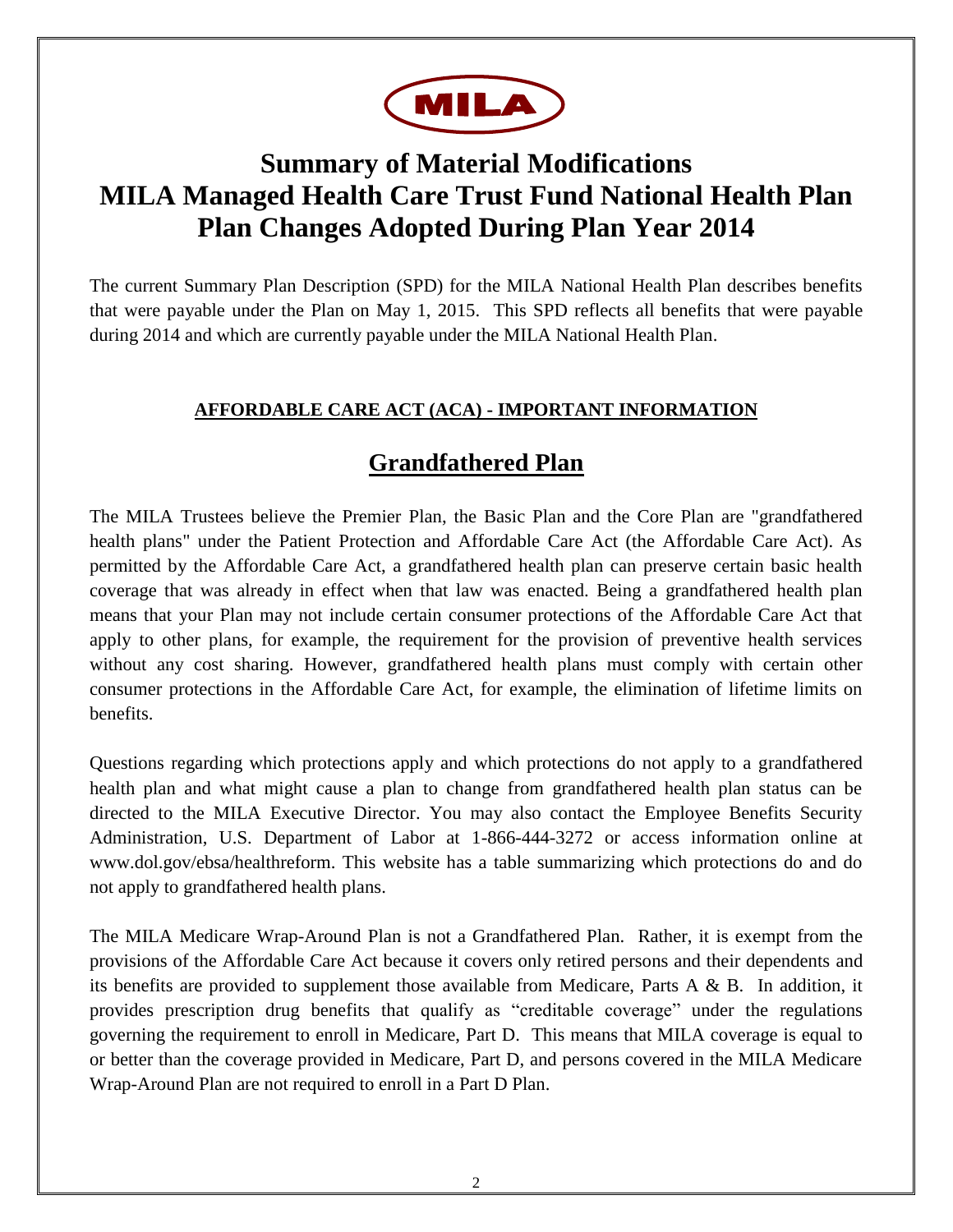# **WHAT'S NEW!**

# **I.R.S. 1095-B FORM**

### **Internal Revenue Service (IRS) Reporting requirements**

Under the Affordable Care Act (ACA), MILA is required to provide to the Internal Revenue Service (IRS) and to every Primary member covered under MILA - Form 1095-B (copy below).

| 1095-B<br><b>Health Coverage</b>                        |                                                                                             |                                     |                                                 |                                                                                                         |                                         |          |                     |                                             |                                                    | <b>I</b> VOID                                |              |          | 510115<br>CARL No. 1545-2252 |                   |              |  |  |
|---------------------------------------------------------|---------------------------------------------------------------------------------------------|-------------------------------------|-------------------------------------------------|---------------------------------------------------------------------------------------------------------|-----------------------------------------|----------|---------------------|---------------------------------------------|----------------------------------------------------|----------------------------------------------|--------------|----------|------------------------------|-------------------|--------------|--|--|
| Department of the Treasury<br>Internal Desarrow Service | > Information about Form 1095-8 and its separate instructions is at www.irs.gov/form f0955. |                                     |                                                 |                                                                                                         |                                         |          |                     |                                             | 2014<br>CORRECTED                                  |                                              |              |          |                              |                   |              |  |  |
| Part I                                                  | Responsible Individual (Policy Holder)                                                      |                                     |                                                 |                                                                                                         |                                         |          |                     |                                             |                                                    |                                              |              |          |                              |                   |              |  |  |
| 1 Name of responsible industries<br>JOHN DOE            |                                                                                             |                                     | 2 Social security remitter (55N)<br>123-45-6789 |                                                                                                         |                                         |          |                     |                                             | 3 Date of birth # 55N is not available<br>01/01/70 |                                              |              |          |                              |                   |              |  |  |
| 4 Street address dechating apartment no.)               |                                                                                             | 5 City or News                      |                                                 |                                                                                                         | 4 State or province                     |          |                     |                                             |                                                    | 7 Country and ZIP or foreign postal code.    |              |          |                              |                   |              |  |  |
| 111 MILA WAY ROAD                                       |                                                                                             | NEW YORK                            |                                                 | <b>NEW YORK</b><br>9 Ernal Dustwiss Health Options Program (SHOP) Markutplace startifier. If sopkinding |                                         |          |                     |                                             |                                                    | 10006                                        |              |          |                              |                   |              |  |  |
|                                                         | 8 Enter letter identifying Origin of the Policy (see instructions for codes):               |                                     | E<br>۰                                          |                                                                                                         |                                         |          |                     |                                             |                                                    |                                              |              |          |                              |                   |              |  |  |
| Part II<br>58 Employer name                             | Employer Sponsored Coverage (If Line 8 is A or B, complete this part.)                      |                                     |                                                 |                                                                                                         |                                         |          |                     |                                             |                                                    | 11 Employer (Sankfloation number (EIN)       |              |          |                              |                   |              |  |  |
|                                                         |                                                                                             |                                     |                                                 |                                                                                                         |                                         |          |                     |                                             |                                                    |                                              |              |          |                              |                   |              |  |  |
| 12 Street address including room or subs rec-           |                                                                                             | 13 City of finan-                   |                                                 | 14 State or connection                                                                                  |                                         |          |                     |                                             |                                                    | 15 Country and 25P or foreign pointal crade. |              |          |                              |                   |              |  |  |
| <b>Part III</b><br>66 Nietra                            | <b>Issuer or Other Coverage Provider</b>                                                    |                                     |                                                 |                                                                                                         | 17 Employer identification number (EPA) |          |                     |                                             |                                                    | 18 Contact Integritorie Humber               |              |          |                              |                   |              |  |  |
| MILA MANAGED HEALTH CARE TRUST FUND                     |                                                                                             |                                     |                                                 |                                                                                                         |                                         |          | 38-456789           |                                             |                                                    |                                              |              |          |                              |                   |              |  |  |
| 19 Giroud achievem Grobuskers moorn or make rec-in      | <b>30</b> Cify or knock                                                                     | 24 Engla or cells think<br>NEW YORK |                                                 |                                                                                                         |                                         |          |                     | 22 Country and ZiP or foregan pointed codes |                                                    |                                              |              |          |                              |                   |              |  |  |
| <b>111 BROADWAY, SUITE 502</b><br>Part IV               | Covered Individuals (Enter the information for each covered individual(s).)                 | NEW YORK                            |                                                 |                                                                                                         |                                         |          |                     |                                             |                                                    | 10006                                        |              |          |                              |                   |              |  |  |
| <b>Ed Teams of covered individualità</b>                | <b>BA SSN</b>                                                                               | deb DOB of SISN in red 16db Covered |                                                 | <b>Sel Months of coverage</b>                                                                           |                                         |          |                     |                                             |                                                    |                                              |              |          |                              |                   |              |  |  |
|                                                         |                                                                                             | <b>INSIGNA</b>                      | at 12 months                                    | <b>Jan</b>                                                                                              | Feb.                                    | Mar      | Acre                | May                                         | <b>Jun</b>                                         | 3d                                           | Aug          | See      | Ort                          | Now               | Dec          |  |  |
|                                                         |                                                                                             |                                     |                                                 |                                                                                                         |                                         |          |                     |                                             |                                                    |                                              |              |          |                              |                   |              |  |  |
| 23 JOHN DOE                                             | 123-45-6789                                                                                 | 01/01/70                            | $\mathbb{X}$                                    |                                                                                                         |                                         |          | <b>COL</b>          |                                             | œ                                                  | ▭                                            |              |          |                              |                   |              |  |  |
|                                                         |                                                                                             |                                     |                                                 |                                                                                                         |                                         | $\times$ | $\overline{\times}$ | $\vert \times \vert$                        | $\times$                                           | $\times$                                     | $\mathbb{R}$ | $\times$ | $\times$                     | $\propto$         | $\mathbb{R}$ |  |  |
| 24 ROBERT DOE                                           | 234-56-7891                                                                                 | 02/02/1972                          | m                                               |                                                                                                         |                                         |          |                     |                                             |                                                    |                                              |              |          |                              |                   |              |  |  |
|                                                         |                                                                                             |                                     | $\overline{\times}$                             |                                                                                                         |                                         |          |                     |                                             |                                                    |                                              |              |          |                              |                   |              |  |  |
| 26 MAY DOE                                              | 345-67-8910                                                                                 | 01/01/2000                          |                                                 |                                                                                                         |                                         |          | m                   |                                             | m                                                  |                                              |              |          |                              |                   |              |  |  |
|                                                         |                                                                                             |                                     |                                                 |                                                                                                         |                                         |          |                     |                                             |                                                    |                                              |              |          |                              |                   |              |  |  |
| <b>26 LORIE DOE</b>                                     | 456-78-9101                                                                                 | 10/02/2014                          | ×                                               |                                                                                                         |                                         |          |                     |                                             | ш                                                  |                                              |              |          |                              |                   |              |  |  |
|                                                         |                                                                                             |                                     |                                                 |                                                                                                         |                                         |          |                     |                                             |                                                    |                                              |              |          |                              |                   |              |  |  |
| 27 UNIQUE DOE                                           | 000-11-2222                                                                                 | 12/01/2015                          |                                                 |                                                                                                         |                                         | ۰        |                     |                                             | ⋍                                                  | ᅳ                                            |              |          |                              | ш                 | 図            |  |  |
|                                                         |                                                                                             |                                     |                                                 |                                                                                                         |                                         |          |                     |                                             |                                                    |                                              |              |          |                              |                   |              |  |  |
| <b>28 MONIOUE DOE</b>                                   | 000-11-2221                                                                                 | 12/01/2015                          |                                                 |                                                                                                         |                                         |          |                     |                                             |                                                    |                                              |              |          |                              |                   | Γ×           |  |  |
|                                                         | For Privacy Act and Paperwork Baduction Act Notice, see separate instructions.              |                                     |                                                 |                                                                                                         |                                         |          | Car No. withall     |                                             |                                                    |                                              |              |          |                              | Fram 1095-B costs |              |  |  |

This Form 1095-B is a health insurance tax form which provides information needed to report on your income tax return that you, your spouse, and individuals you claim as dependents had qualifying health coverage for some or all months during Calendar Year 2015. You will receive this form in January of 2016, for filing for Tax Year 2015.

# **MILA SUMMARY PLAN DESCRIPTION BOOK (SPD)**

The MILA SPD reflecting MILA benefits effective May 2015 was mailed to all Eligible MILA Members. If you did not receive your book, please request a copy by calling or writing to:

**La Verne A. Thompson, Executive Director MILA Managed Health Care Trust Fund 111 Broadway, Suite 502, New York, NY 10006 Telephone (212) 766-5700**

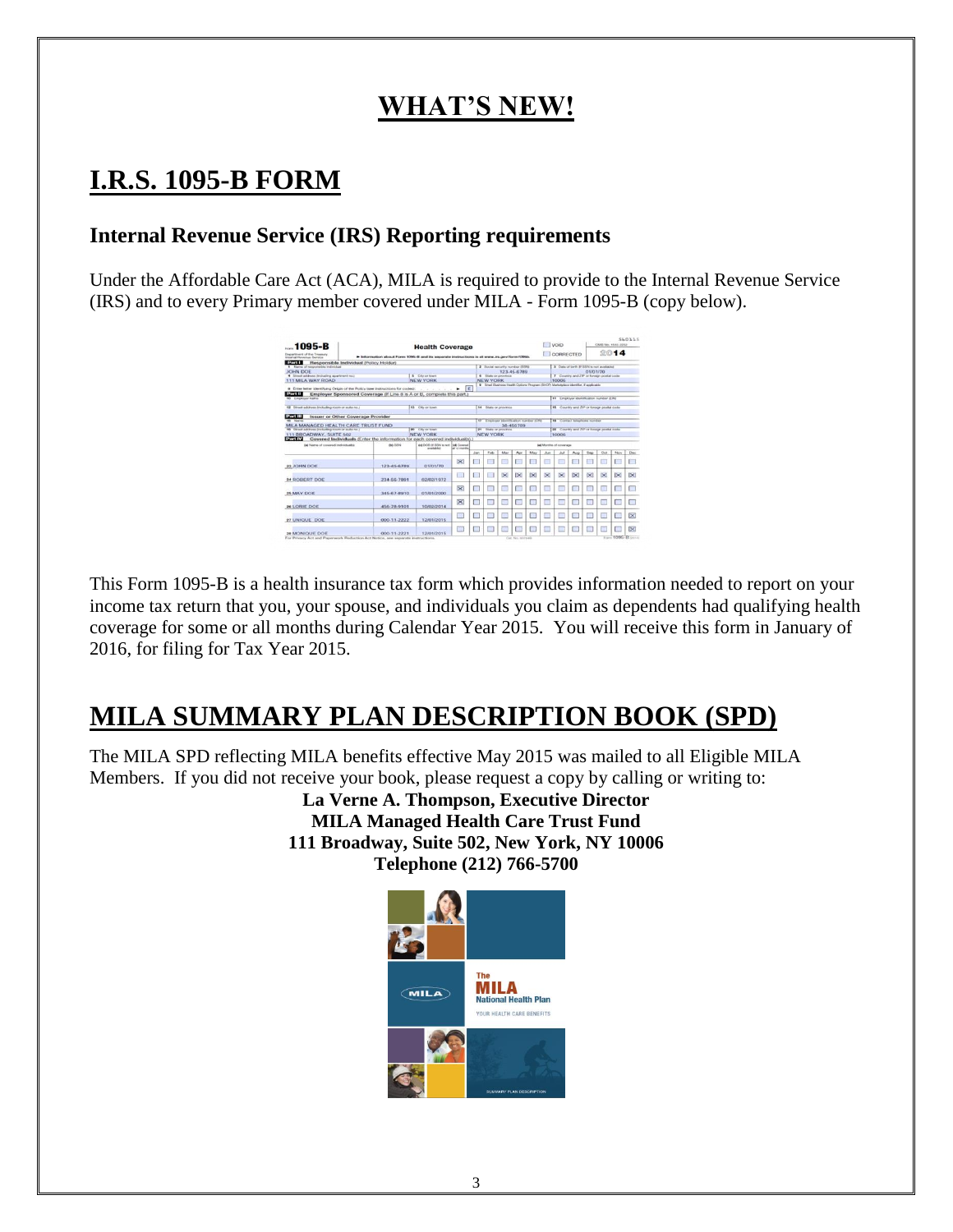# **IMPORTANT REMINDERS**

### **MILA Disability Credited Hours - Effective October 1, 2014**

MILA disability credited hours based on the receipt of Workers Compensation benefits or nonoccupational disability benefits provided by a local port plan shall be limited to twenty-four (24) months per illness or injury. The 24 month limit is a per illness or injury limit, not a lifetime limit. When a participant has exhausted the 24 months, the participant may submit an application to MILA to receive additional year of credited service.

The twenty-four (24) month per illness or injury limit for disability-credited hours began on October 1, 2014. Anyone who had received MILA disability credited hours through September 30, 2014, will retain those hours.

Effective October 1, 2014, no one can receive a total of more than twenty-four (24) months of disability credited hours per illness or injury based on the receipt of Workers Compensation benefits or non-occupational disability benefits provided by a local port plan unless the person has submitted in writing a request for an application to MILA to receive up to an additional year of credited service and MILA has approved the extension.

The decision by MILA is final and binding with no right of appeal. The per illness or injury limit of twenty-four (24) months will include disability credited hours received before October 1, 2014 and after October 1, 2014. In order to receive years of credited service beyond the first additional year, annual applications must be submitted to and approved by MILA.

IMPORTANT REMINDER: Any MILA participant who is receiving Social Security Disability Income (SSDI) benefits cannot receive credited hours based on the receipt of accident and health benefits or the receipt of Workers Compensation benefits or nonoccupational disability benefits.

### **MILA Disability Pensioner Benefits – Effective October 1, 2014**

- 1. On and after October 1, 2014, when a disabled pensioner who is receiving a disability pension from a local port applies to MILA for MILA disability pensioner benefits, he or she must submit proof to MILA that he or she has submitted an application to the Social Security Administration to receive Social Security Disability Income (SSDI) benefits or, if qualified, regular unreduced Social Security Income (SSI) benefits. In addition, the disabled pensioner must submit to MILA within one week of receipt a copy of any correspondence which he or she receives from Social Security in connection with the application for such benefits.
- 2. While the benefit application is pending with the Social Security Administration, MILA will continue to provide MILA benefits to the applicant pursuant to the practice between MILA and the local port. The applicant will receive the MILA plan the applicant is covered by at the time he or she applies for MILA disability pensioner benefits, unless at the time of his or her application for MILA disability pensioner benefits he or she has enough credited hours to receive a better MILA plan, in which case he or she will receive the better MILA plan on January 1 of the following year, provided his application for SSDI (or unreduced SSI) benefits is pending.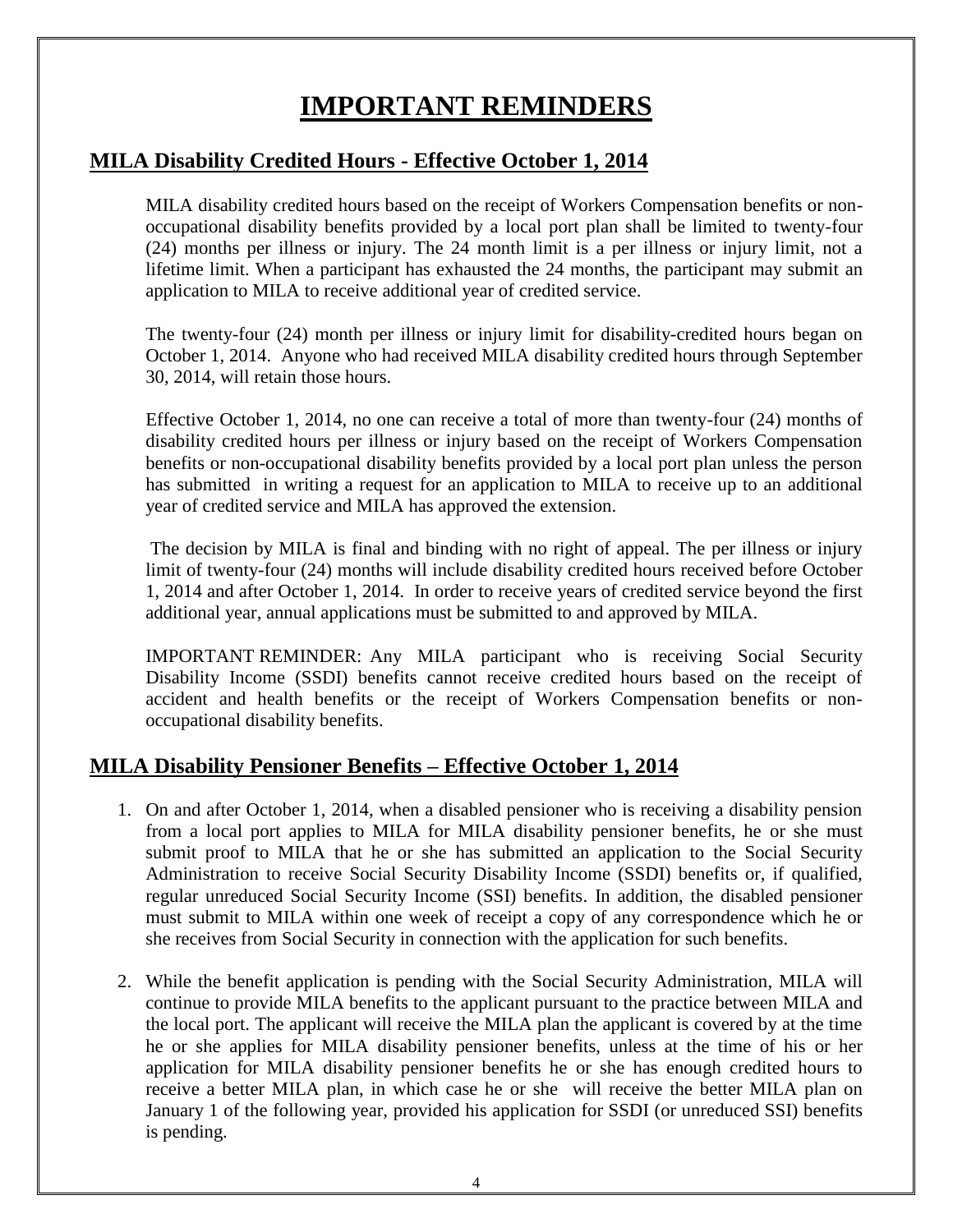Please Note: Within thirty (30) days after his or her application to the Social Security Administration, the applicant must provide to MILA a copy of the **Social Security Administration Retirement, Survivors and Disability Insurance Notice Award letter.**

3. If an applicant does not qualify for SSDI benefits, he will not be eligible for MILA disability pensioner benefits. However, if an applicant does not qualify for SSDI benefits, he may request a review of his condition by submitting in writing a request for such review to MILA. An applicant must apply to MILA within thirty (30) days after his application (and any appeals) for SSDI benefits is denied. The applicant will continue to receive MILA benefits while MILA reviews the case. MILA will determine whether the applicant is disabled for purposes of performing longshore work. Each case submitted to MILA will be subject to review by the MILA Board of Trustees (or any committee created by the Board of Trustees), to determine whether the applicant is qualified to receive MILA disability pensioner benefits. Any decision reached by the MILA Trustees or any committee acting on the Trustees' behalf, will be final and binding and not subject to any review or appeal.

### **MILA Survivor Benefits If An Active Participant Dies**

If a MILA participant dies, the surviving spouse and children will receive the MILA benefits that the deceased participant was receiving at the time of death, provided that at the time of the participant's death, the participant was (1) working on a job for which the \$5.00 man-hour contribution was paid to MILA; (2) the participant was receiving MILA benefits at the time of his or her death; and (3) the participant would have been eligible for a disability pension based on his or her age and years of service in the port at the time he or she died. The benefits will be provided pursuant to the terms of the MILA plan. If any port has discontinued its disability pension benefit, the participant who dies will be entitled to MILA benefits if at the time of his or her death, he or she would have qualified for a disability pension under the rules in that port which were in effect before the port discontinued the disability pension benefit.

### **Coverage for Adult Children**

The Patient Protection and Affordable Care Act (the Act and subsequent Health Care and Education Reconciliation Act referred to herein collectively as "PPACA" or "Affordable Care Act" or "ACA") requires group health plans offering dependent coverage to extend such coverage until dependents reach age 26 (referred to herein as "adult dependents"). The provision affected MILA beginning in 2011. Because the plan is grandfathered, the provision only applied during 2011 through 2013 if the adult dependent had not been offered other employer-sponsored coverage. After January 1, 2014, the adult dependent must be offered coverage regardless of access to other employer-sponsored coverage.

If you wish to cover your Adult Children, you must enroll those Adult Children for such coverage in MILA beginning in 2014 if they are not currently covered.

### **Health Insurance Marketplace**

Through the Affordable Care Act, Health Insurance Marketplaces (formerly known as the Health Insurance Exchanges) have been established across the country that will allow individuals and employers to easily compare and evaluate health insurance coverage and to obtain that coverage beginning in 2014. A Marketplace has been set up in every state, some run by the state and others by or in partnership with the federal government. If you lose coverage in MILA, you may be eligible to enroll for coverage in your State's Health Insurance Marketplace. For more information, please visit [www.healthcare.gov/health-insurance-marketplace/.](http://www.healthcare.gov/health-insurance-marketplace/)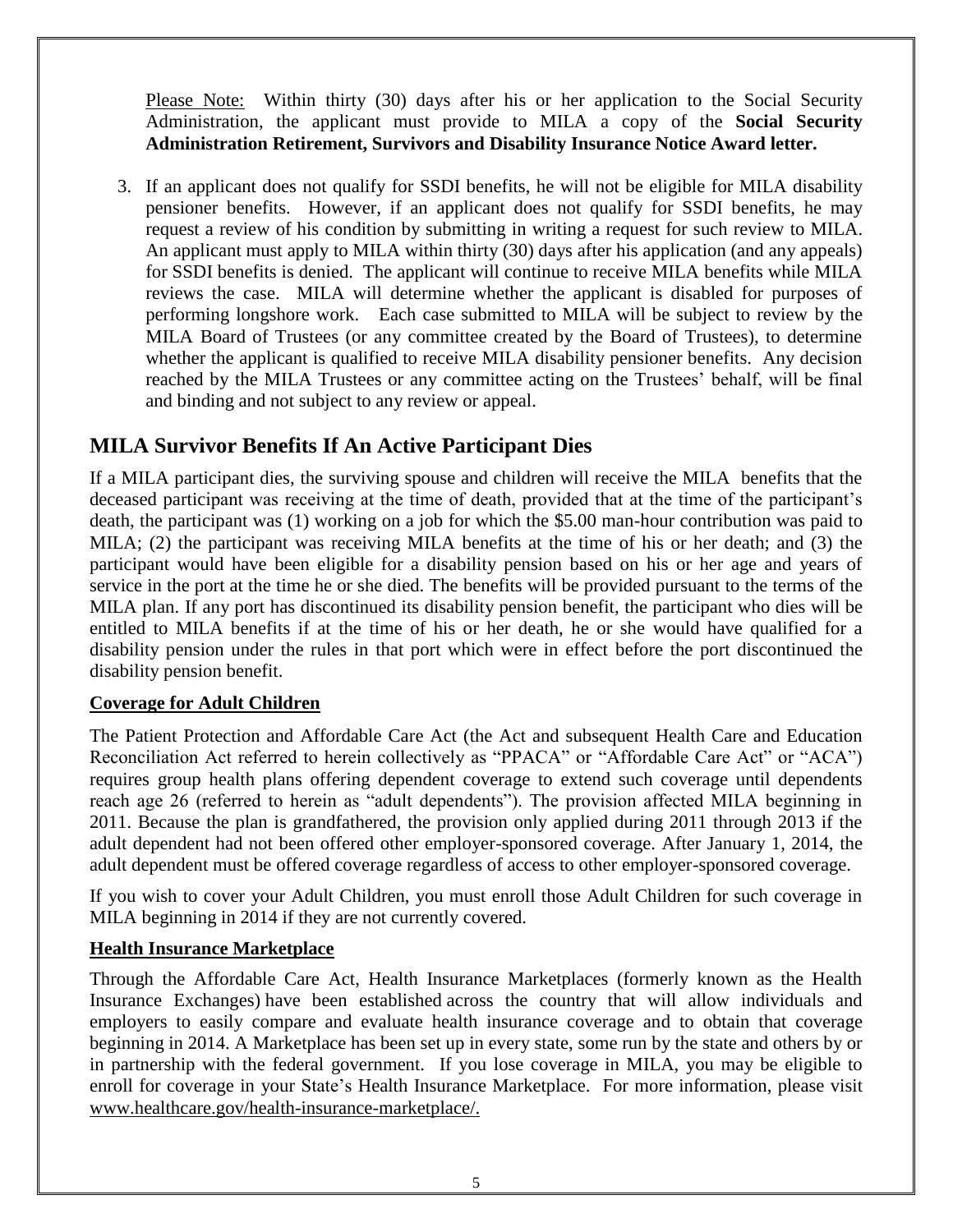### **Affordable Care Act (ACA) Notice and 90-Day rule.**

Longshore persons who have not been covered in MILA during 2015 because they did not earn a sufficient number of credited hours during the contract year ending 09/30/2014 but do qualify for MILA coverage in 2016 based upon credited hours earned during the contract year ending 09/30/2015 will be subject to new rules as to when their coverage will begin. Coverage will begin on the earlier of (1) the beginning of the month that is 13 months from the month in which they earned their first credited hour during the contract year and (2) 90 days from the end of the contract year. For example:

- A person who earns his/her first credited hour during October 2014 and earns at least 700 credited hours during the contract year ending September 30, 2015 will have coverage begin on 11/01/2015.
- A person who earns his/her first credited hour during November 2014 and earns at least 700 credited hours during the contract year ending September 30, 2015 will have coverage begin on 12/01/2015.
- A person who earns his/her first credited hour during December 2014 or after and earns at least 700 credited hours during the contract year ending September 30, 2015 will have coverage begin on 12/30/2015.

A person who is covered in MILA during 2015 and who earns at least 700 credited hours during the contract year ending September 30, 2015 will not be affected by this provision. The MILA Plan in which that person will be covered during 2016 will be determined by the total number of credited hours earned during the contract year ending September 30, 2015.

## URGENT CARE vs. EMERGENCY ROOM (ER) CARE

### **Next time you need medical attention, consider your options!**

Are you "sick" of waiting in the ER? Getting the right care quickly is important!

When you have a non-emergency situation, consider using the nearest **Urgent Care Center** before you go to the ER. Urgent Care Centers offer state-of-the-art facilities, shorter wait times and quality medical care.

**When should you go to the Emergency Room?** When medical attention is needed for life-threatening conditions such as: chest pain or pressure, uncontrolled bleeding, sudden or severe pain, coughing or vomiting blood, difficulty breathing or shortness of breath, sudden dizziness, weakness, etc.

**When should you go to the Urgent Care Center?** Urgent Care Centers provide prompt treatment for non-life threatening conditions such as colds, flu, fevers, earaches, sore throats, sprains and strains, minor burns/small cuts, rashes, nausea, migraines, conjunctivitis (pink eye), bladder/urinary symptoms, etc. and help you avoid the long waiting times one often encounters when seeking treatment for nonlife threatening conditions in the ER.

**For information on the Urgent Care Centers near you, you can check the online Provider Directory on myCigna.com or by calling a customer service representative at the number listed on the back or your MILA/Cigna I.D. card.**

**NOTE: We want to encourage you to make the best decisions when it comes to your health care, whether that is saving you time or money. In no way do we wish to discourage you from visiting the ER if the need arises.**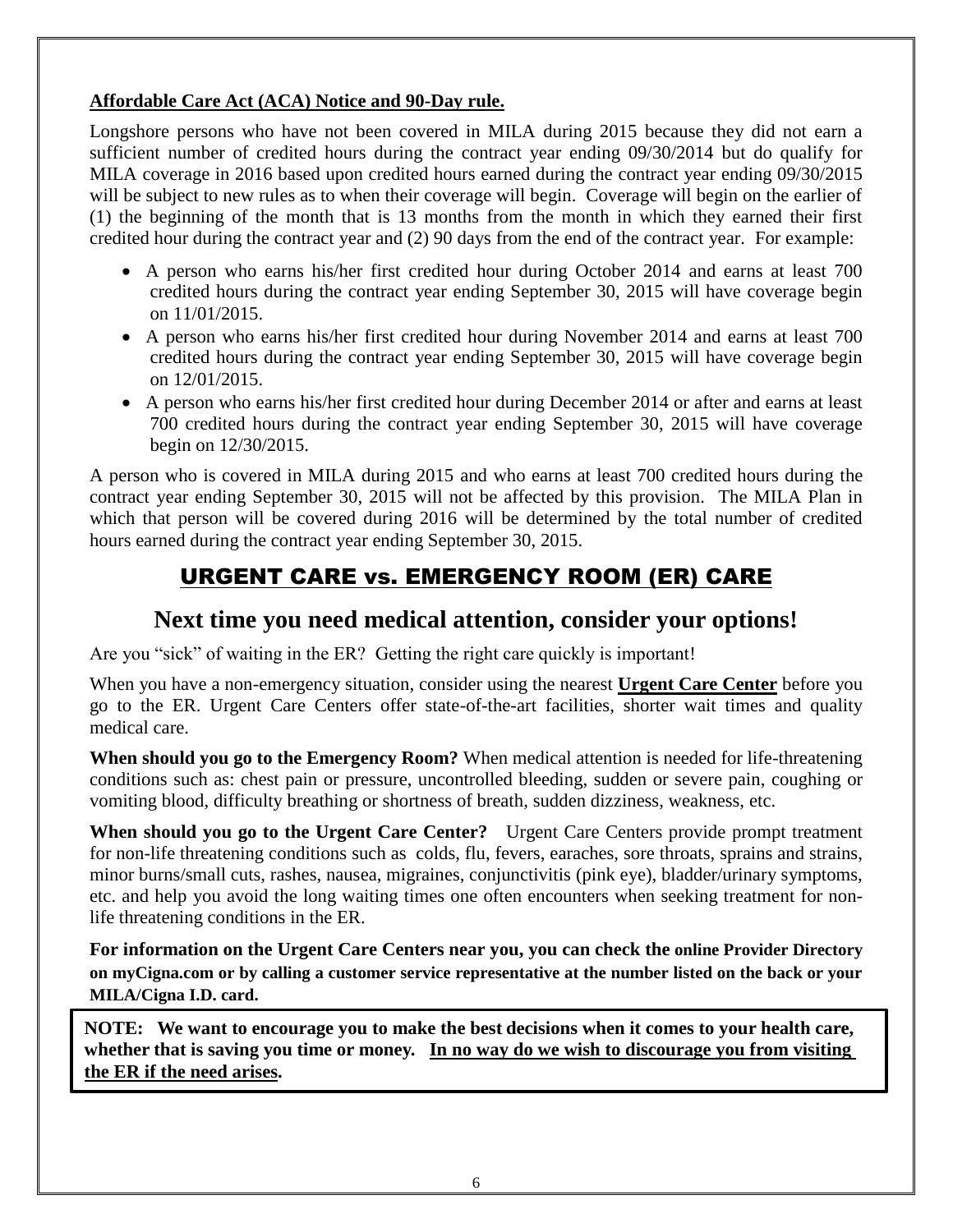## **CVS/CAREMARK**

### **CVS/CAREMARK OFFERS TO ALL OUR ELIGIBLE MEMBERS**

### **Blood Glucose Meter:**

**Do you have diabetes?** You may qualify for a blood glucose meter at no cost to you!

### **How do you qualify for this offer?**

- o Have diabetes
- o Have MILA/CVS Caremark Mail Service prescription benefits
- o Use ACCU-CHEK or OneTouch test strips that are covered by the CVS Caremark Mail Service

### **The following blood glucose meter kits are currently offered:**

- o Roche ACCU-CHEK Aviva
- o Roche ACCU-CHEK Compact Plus
- o LifeScan OneTouch UltraSmart
- o LifeScan OneTouch UltraMini

To see if you qualify for a blood glucose meter at no charge, please contact the **CVS/Caremark** Diabetic Meter Team toll-free at 1-800-588-4456 or by calling the phone number on the back of your MILA CVS/Caremark I.D. card.

### **Drug Formulary**

The MILA drug plan has a list of prescription drugs (called a formulary) that MILA covers. The MILA plans cover both generic and brand-name prescription drugs. The formulary must include a range of drugs in the most commonly prescribed categories and classes. This makes sure that people with different medical conditions get the prescription drugs they need.

The formulary may not include your specific drug. However, in most cases, a similar drug should be available. If you or your prescriber *(your doctor or other health care provider who is legally allowed to write prescriptions)* believes none of the drugs on the MILA formulary will work for your condition, your doctor must provide MILA a detail letter that explains the medical reason why a similar drug covered by the MILA plan will not work for you. This letter will be sent to CVS Caremark for their review. After CVS Caremark completes their review, a determination will be made as to whether MILA will cover your drug based on your doctor's letter.

If a drug is removed from the MILA drug formulary, in most cases, you will be notified in advance. You may have to change to another drug (that is similar to the one you are taking) on the MILA formulary or pay more to keep taking the drug.

**Note:** MILA is not required to tell you in advance when it removes a drug from its formulary if the Food and Drug Administration (FDA) takes the drug off the market for safety reasons, but MILA/CVS Caremark will let you know afterward. Generally, using drugs on your plan's formulary will save you money. Using generics instead of brand-name drugs can also save you money.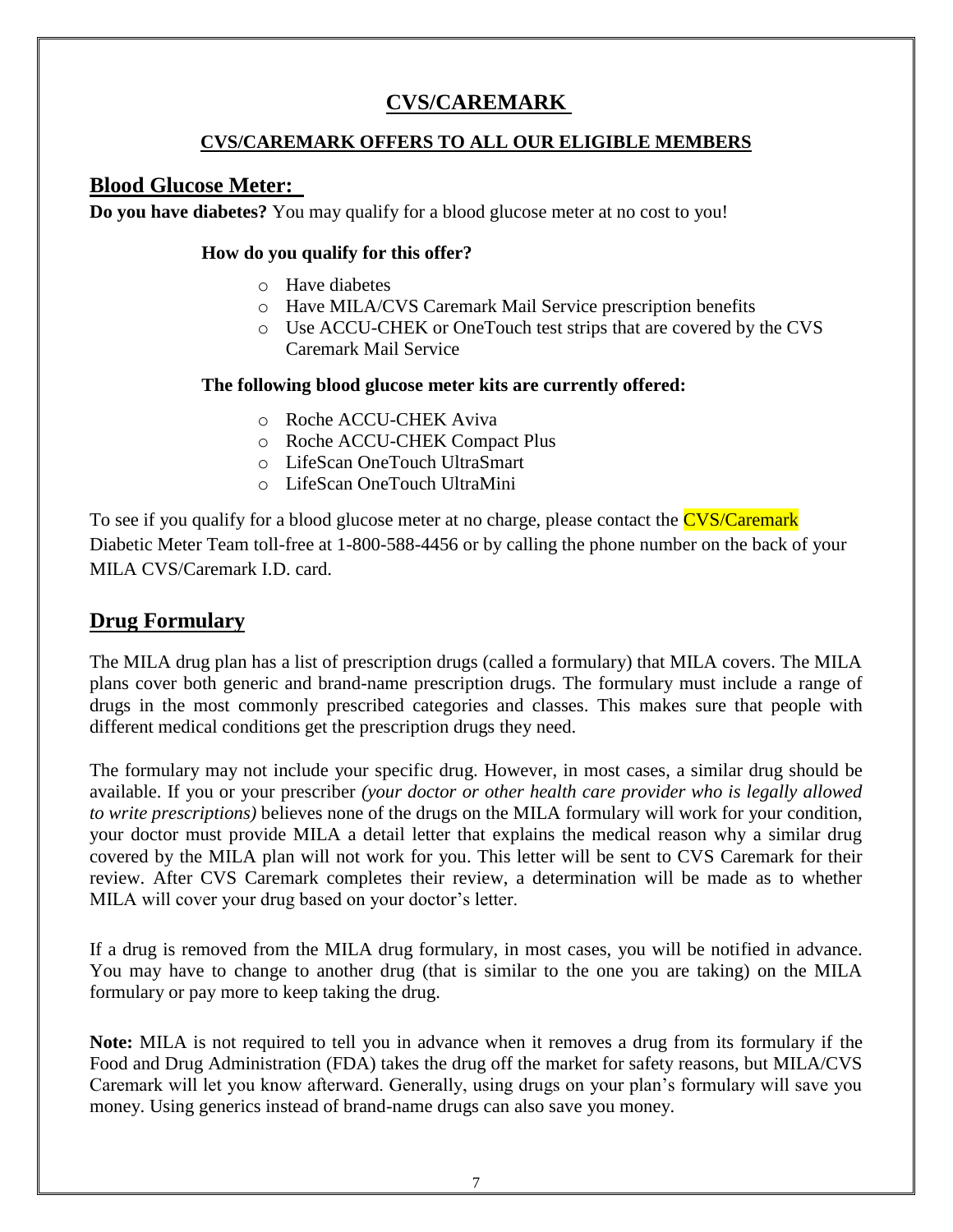## **WELCOME TO THE APP WORLD**



**The CVS/Caremark app** lets you refill or request new mail service prescriptions, track order status, view prescription history and more. You must have CVS/Caremark prescription benefits to use the app: if you're not sure, check your health insurance plan information to confirm.

**Features include:** •Refill mail order prescriptions without registering or signing in (Easy Refill) - See number of refills due and orders in progress without signing in,

Check order status - Renew or request new mail service prescriptions - Check drug costs and coverage - View prescription history - Find a pharmacy in your network - View your member ID Card - Identify unknown pills - Check for potential drug interactions - Update Account Information, shipping and billing information, manage family access, and reset password.

If you already use Caremark.com, then your existing username and password will work on the app. If not, we make it easy for you to register on the app.

\*\*\*

**The Cigna Health Benefits app** gives you an easy way to manage your health plan and access Cigna's services anytime, anywhere.

With the app, you can:

- search for a doctor, hospital or facility, and save the search results;
- download or send an electronic version of your membership card for you or a family member;
- consult past claims or track the status of your pending claims;
- contact Cigna with the tap of a finger.

Enjoy easy access to health care wherever you are: Get the **Cigna Health Benefits App** from the Apple App Store<sup>stor</sup> Google Play™ for Android.

### **Health care provider search**

- Search for a doctor, hospital or facility
- Easy to locate using Google maps
- Download and save search results

**Contact details**

Contact Cigna with the tap of a finger



### **Membership cards**

Download or send electronic membership cards

### **Claims**

- View past claims
- Review and check the status of claims instantly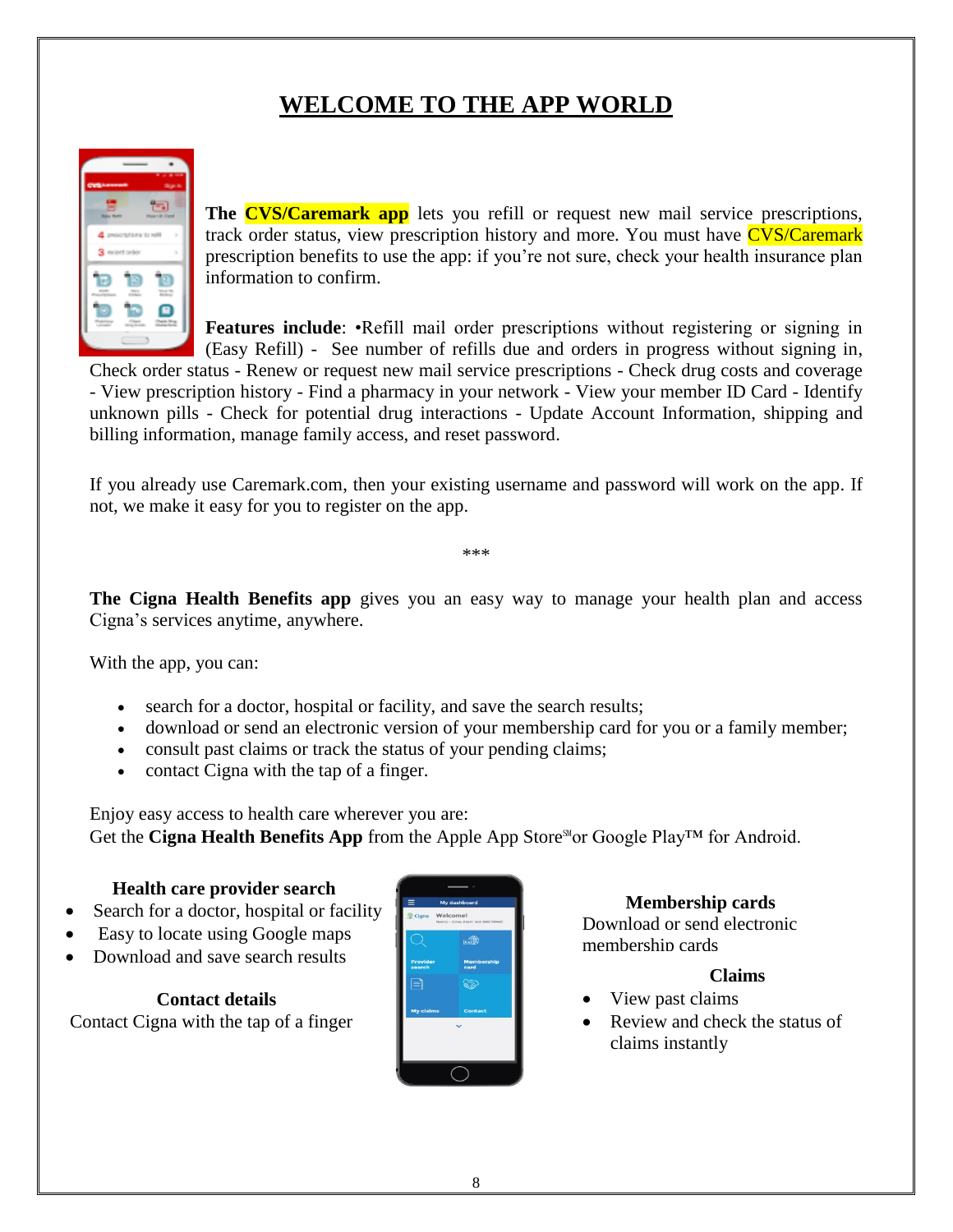## **INFORMATION FOR OUR RETIREES**

### **MEDICARE ENROLLMENT/ELIGIBILITY**

If you are **not a pensioner** and your coverage in MILA is due to the hours you have earned in the previous contract year or due to your active employment with an Employer that has signed a Participation Agreement, you are not required to enroll in Medicare. However, if your dependent does enroll in Medicare, MILA will be the primary payer of your dependent's benefits and Medicare benefits will be secondary. Medicare will determine any benefits payable by Medicare after considering all benefits payable by MILA.

If **you are a pensioner**, the spouse of a pensioner, or other dependent of a pensioner, and you do not have other coverage by virtue of active employment and you are eligible to enroll for Medicare, you **MUST** ENROLL IN AND KEEP Medicare Parts A & B in order to have complete benefits in MILA. Complete information regarding Medicare benefits and how to enroll may be obtained from your local Social Security office.

MILA provides prescription drug coverage which is Creditable Coverage; that is, it is comparable to or better than Medicare Part D coverage. **Do not sign up for any other Medicare Part D coverage or you will lose your MILA prescription benefits!**

**Below is a summary of the benefits available in the MILA Medicare Wrap-Around Plan** 

| SUMMARY OF THE MILA MEDICARE WRAP-AROUND PLAN          |                                                                                                                                                                                                                                                                                    |  |  |  |  |  |  |  |
|--------------------------------------------------------|------------------------------------------------------------------------------------------------------------------------------------------------------------------------------------------------------------------------------------------------------------------------------------|--|--|--|--|--|--|--|
| <b>Who Is Eligible For Coverage</b>                    | Regular Pensioners and their dependents who are eligible to enroll in Medicare and who are not<br>enrolled in a Medicare Advantage Plan                                                                                                                                            |  |  |  |  |  |  |  |
| If eligible, must a person enroll in Medicare?         | The covered person must enroll in Medicare, Part A and Part B. Generally, the person should not<br>enroll in Medicare, Part D.                                                                                                                                                     |  |  |  |  |  |  |  |
| Which Plan pays first and controls - Medicare or MILA? | Medicare pays before MILA. If the expense is eligible for Medicare benefits, Medicare's rules<br>apply. Otherwise, MILA's rules apply                                                                                                                                              |  |  |  |  |  |  |  |
| What expenses are eligible for MILA reimbursement?     | Generally, the Plan pays benefits based upon the person's Medicare deductibles and co-insurance<br>expenses that remain after Medicare's payments.                                                                                                                                 |  |  |  |  |  |  |  |
| <b>What Benefits Will MILA Pay</b>                     |                                                                                                                                                                                                                                                                                    |  |  |  |  |  |  |  |
| For Medicare, PART A                                   | MILA will pay 100% of the Part A deductible and the portions of the hospital or nursing home<br>expense, which are covered by Medicare but are the member's responsibility.                                                                                                        |  |  |  |  |  |  |  |
| For Medicare, PART B                                   | The first \$150 of the Part B eligible expenses are the person's deductible (\$300 per family) in a<br>calendar year. Thereafter, the Plan pays 80% until the person's maximum out-of-pocket expense is<br>reached. Thereafter, it pays 100% for the balance of the calendar year. |  |  |  |  |  |  |  |
| What Is The Person's Maximum Out-of-Pocket Expenses?   | The person will pay no more than \$2,500 in MILA deductible and co-insurance expenses during the<br>calendar year (maximum \$5,000 per family).                                                                                                                                    |  |  |  |  |  |  |  |
| <b>What Is The Plan's Maximum Benefit?</b>             | The MILA Plan will pay no more than \$500,000 during a person's lifetime.                                                                                                                                                                                                          |  |  |  |  |  |  |  |
| <b>Plan Limitations and Exclusions.</b>                | The Premier Plan's provisions which apply to out-of-network benefits also apply to this plan<br>unless Medicare applies a benefit limit, in which case, the Medicare limit will apply.                                                                                             |  |  |  |  |  |  |  |
| <b>PRESCRIPTION DRUG BENEFITS</b>                      | The prescription drug benefits in this plan are the same as in the Basic and Premier Plans.                                                                                                                                                                                        |  |  |  |  |  |  |  |
| <b>Prescription Brand Deductible per Individual</b>    | \$500 Deductible applies to all Brand Name Drugs when a generic equivalent is available                                                                                                                                                                                            |  |  |  |  |  |  |  |
| <b>RETAIL</b>                                          |                                                                                                                                                                                                                                                                                    |  |  |  |  |  |  |  |
| Retail Copay - 30-day supply (Generic)                 | \$5                                                                                                                                                                                                                                                                                |  |  |  |  |  |  |  |
| Retail Copay - 30-day supply (Preferred Brand)         | \$10                                                                                                                                                                                                                                                                               |  |  |  |  |  |  |  |
| Retail Copay - 30-day supply (Non-Preferred Brand)     | \$25                                                                                                                                                                                                                                                                               |  |  |  |  |  |  |  |
| <b>MAIL</b>                                            |                                                                                                                                                                                                                                                                                    |  |  |  |  |  |  |  |
| Mail Order Copay - 90 day supply (Generic)             | \$5                                                                                                                                                                                                                                                                                |  |  |  |  |  |  |  |
| Mail Order Copay - 90 day supply ((Preferred Brand)    | \$15                                                                                                                                                                                                                                                                               |  |  |  |  |  |  |  |
| Mail Order Copay - 90 day supply (Non-Preferred Brand) | \$50                                                                                                                                                                                                                                                                               |  |  |  |  |  |  |  |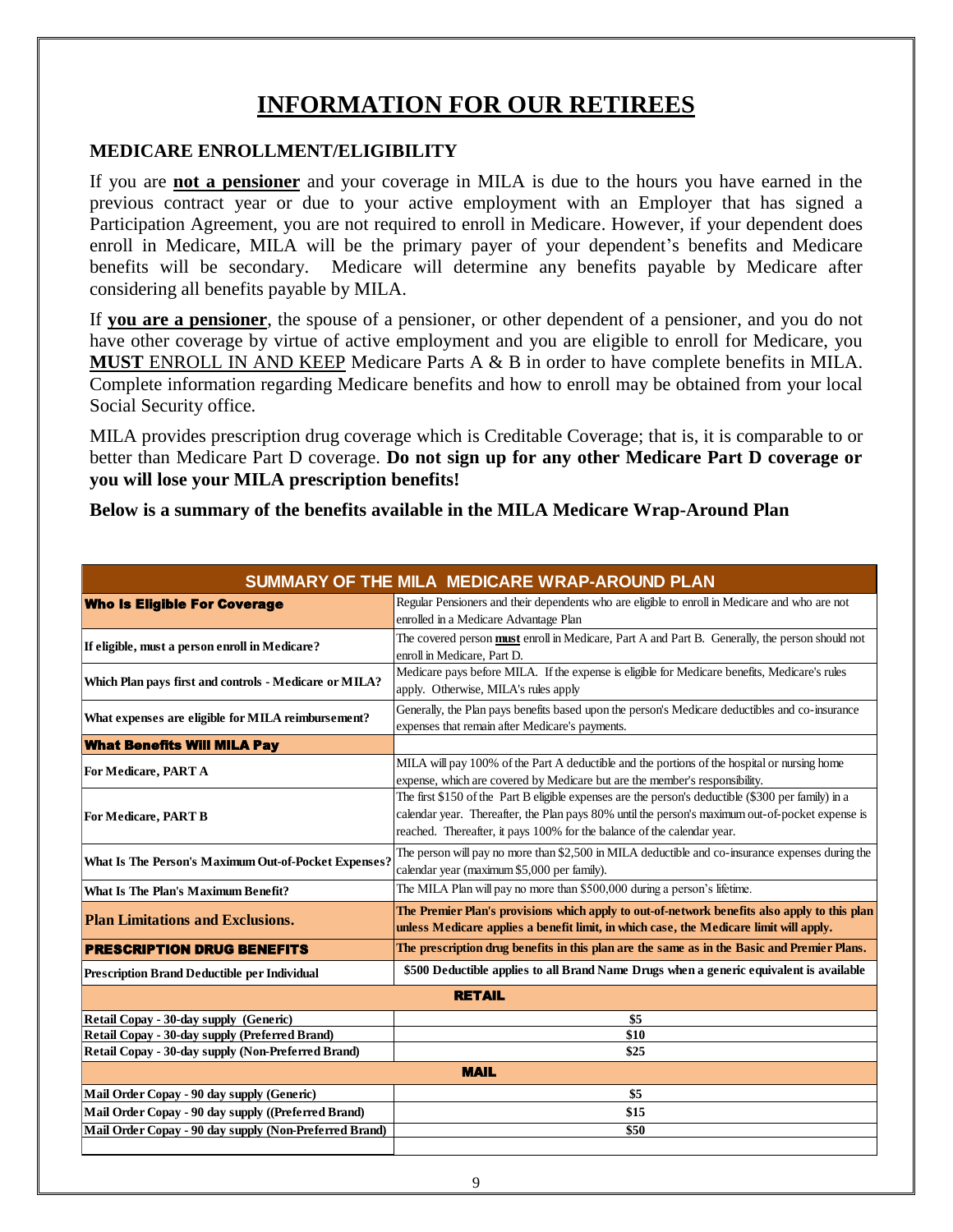

# **WOMEN'S HEALTH AND CANCER RIGHTS ACT OF 1998 NOTICE**

Under federal law, group health plans, insurers, and HMOs that provide medical and surgical benefits in connection with a mastectomy must provide benefits for certain reconstructive surgery, effective for the first plan year beginning on or after October 21, 1998.

In the case of a participant or beneficiary who is receiving benefits under the plan in connection with a mastectomy and who elects breast reconstruction, federal law requires coverage in a manner determined in consultation with the attending physician and the patient for:

- reconstruction of the breast on which the mastectomy was performed;
- surgery and reconstruction of the other breast to produce a symmetrical appearance; and
- Prostheses and treatment of physical complications at all stages of the mastectomy, including lymphedema.

This coverage is subject to a plan's annual deductibles and coinsurance provisions. These provisions are generally described in the plan's Summary Plan Description (SPD).

If you have any questions about the coverage of mastectomies or reconstructive surgery, please contact your Local Port Administrator or the MILA office.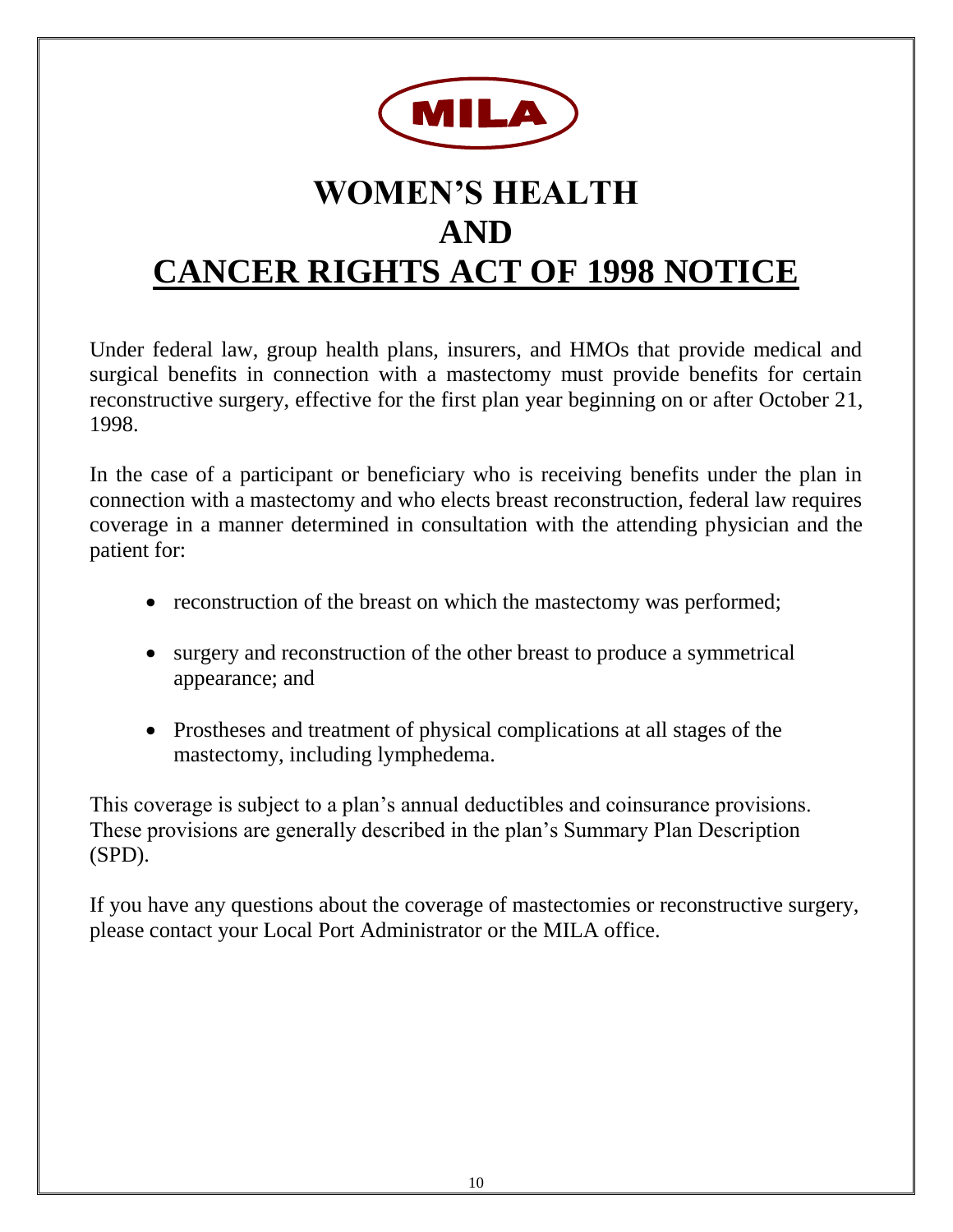

### **Section 1: Purpose of This Notice and Effective Date**

### **THIS NOTICE DESCRIBES HOW MEDICAL INFORMATION ABOUT YOU MAY BE USED AND DISCLOSED AND HOW YOU CAN GET ACCESS TO THIS INFORMATION. PLEASE REVIEW IT CAREFULLY.**

*Effective date.* The effective date of this Notice was April 14, 2003. This Notice has been revised as of September 23, 2013.

*This Notice is required by law.* The MILA Managed Health Care Trust Fund (the "Plan") is required by law to take reasonable steps to ensure the privacy of your personally identifiable health information and to inform you about:

- 1. The Plan's uses and disclosures of Protected Health Information (PHI),
- 2. Your rights to privacy with respect to your PHI,
- 3. The Plan's duties with respect to your PHI,
- 4. Your right to file a complaint with the Plan and with the Secretary of the United States Department of Health and Human Services (HHS), and
- 5. The person or office you should contact for further information about the Plan's privacy practices.

### *Section 2: Your Protected Health Information*

### Protected Health Information (PHI) Defined

The term "Protected Health Information" (PHI) includes all individually identifiable health information related to your past, present or future physical or mental health condition or for payment for health care. PHI includes information maintained by the Plan in oral, written, electronic or any other form.

### When the Plan May Disclose Your PHI

Under the law, the Plan may disclose your PHI without your consent or authorization, or the opportunity to agree or object, in the following cases:

- *At your request*. If you request it, the Plan is required to give you access to certain PHI in order to allow you to inspect and/or copy it.
- *As required by an agency of the government*. The Secretary of the United States Department of Health and Human Services may require the disclosure of your PHI to investigate or determine the Plan's compliance with the privacy regulations.
- *For treatment, payment or health care operations*. The Plan and its business associates will use PHI in order to carry out:
	- $\triangleright$  Treatment.
	- $\triangleright$  Payment, or
	- $\triangleright$  Health care operations.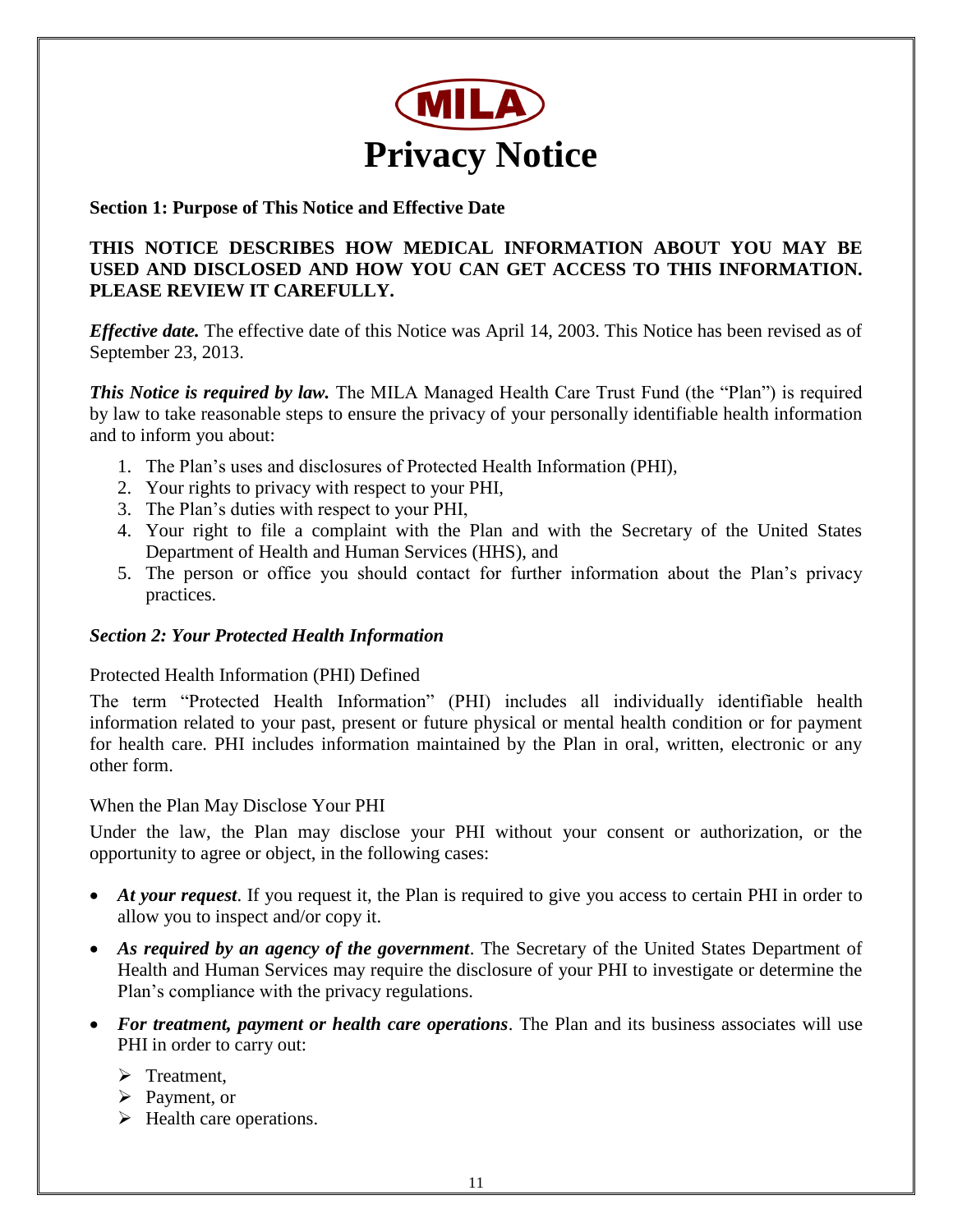**Treatment** is the provision, coordination, or management of health care and related services. It also includes but is not limited to consultations and referrals between one or more of your providers.

For example, the Plan may disclose to a treating orthodontist the name of your treating dentist so that the orthodontist may ask for your dental x-rays from the treating dentist.

**Payment** includes but is not limited to actions to make coverage determinations and payment (including billing, claims management, subrogation, plan reimbursement, reviews for medical necessity and appropriateness of care and utilization review and pre-authorizations).

For example, the Plan may tell a doctor whether you are eligible for coverage or what percentage of the bill will be paid by the Plan. If we contract with third parties to help us with payment operations, such as a physician that reviews medical claims, we will also disclose information to them. These third parties are known as "business associates."

**Health care operations** includes but is not limited to quality assessment and improvement, reviewing competence or qualifications of health care professionals, underwriting, premium rating and other insurance activities relating to creating or renewing insurance contracts. It also includes disease management, case management, conducting or arranging for medical review, legal services, and auditing functions including fraud and abuse compliance programs, business planning and development, business management and general administrative activities.

For example, the Plan may use information about your claims to refer you into a disease management program, a well-pregnancy program, project future benefit costs or audit the accuracy of its claims processing functions.

### *When the Disclosure of Your PHI Requires Your Written Authorization*

The Plan must generally obtain your authorization before each of the following (each of these include defined exceptions under which the Plan uses or disclose your PHI for these purposes without your authorization):

- Using or disclosing psychotherapy notes about you from your psychotherapist.
- Using or disclosing your PHI for marketing purposes (a communication that encourages you to purchase or use a product or service) if the Plan receives direct or indirect financial remuneration (payment) from the entity whose product or service is being marketed.
- Receiving direct or indirect remuneration (payment or other benefit) in exchange for receipt of your PHI.

*Psychotherapy notes* are separately filed notes about your conversations with your mental health professional during a counseling session. They do not include summary information about your mental health treatment. The Plan is not likely to have access to or maintain these types of notes.

### **Use or Disclosure of Your PHI That Requires You Be Given an Opportunity to Agree or Disagree Before the Use or Release**

Disclosure of your PHI to family members, other relatives, your close personal friends, and any other person you choose without your written consent or authorization is allowed under federal law if: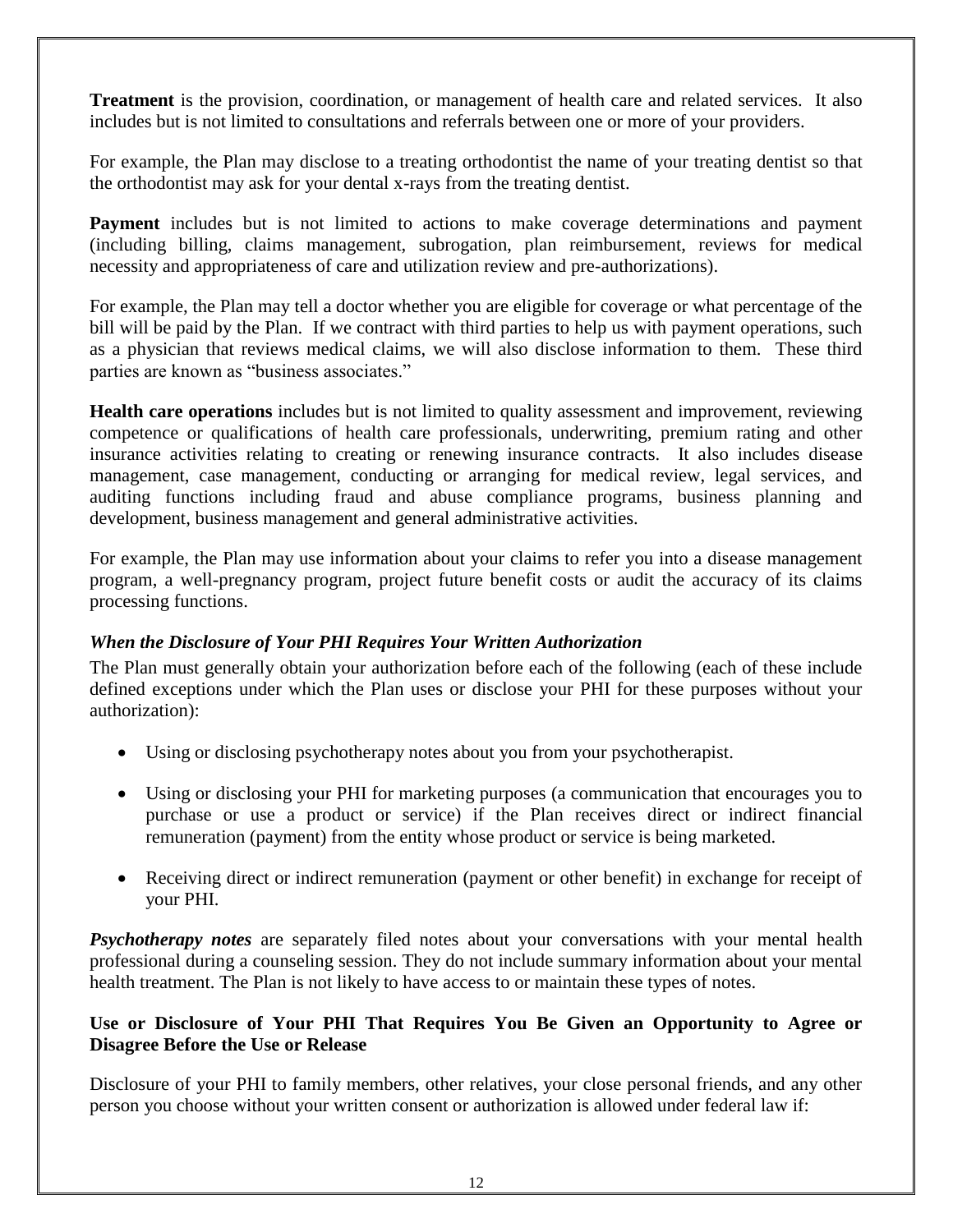- The information is directly relevant to the family or friend's involvement with your care or payment for that care, and
- You have either agreed to the disclosure or have been given an opportunity to object and have not objected.

Please contact the Fund's Privacy/Security Officer if you wish to limit access to your PHI by any of the persons described above.

### **Use or Disclosure of Your PHI for Which Consent, Authorization or Opportunity to Object Is Not Required**

The Plan is allowed under federal law to use and disclose your PHI without your consent or authorization under the following circumstances:

- 1. *When required by law.*
- 2. *Public health purposes.* To an authorized public health authority if required by law or for public health and safety purposes. PHI may also be used or disclosed if you have been exposed to a communicable disease or are at risk of spreading a disease or condition, if authorized by law.
- 3. *Domestic violence or abuse situations.* When authorized or required by law to report information about abuse, neglect or domestic violence to public authorities if a reasonable belief exists that you may be a victim of abuse, neglect or domestic violence. In such case, the Plan will promptly inform you that such a disclosure has been or will be made unless that notice would cause a risk of serious harm. For purposes of reporting child abuse or neglect, it is not necessary to inform the minor that such a disclosure has been or will be made. Disclosure may generally be made to the minor's parents or other representatives, although there may be circumstances under federal or state law when the parents or other representatives may not be given access to minor's PHI.
- 4. *Health oversight activities.* To a public health oversight agency for oversight activities authorized by law. These activities include civil, administrative or criminal investigations, inspections, licensure or disciplinary actions (for example, to investigate complaints against health care providers) and other activities necessary for appropriate oversight of government benefit programs (for example, to investigate Medicare or Medicaid fraud).
- 5. *Court proceedings.* When required for judicial or administrative proceedings. For example, your PHI may be disclosed in response to a subpoena or discovery request, . provided that certain conditions are met, including that: (a) the requesting party must give the Plan satisfactory assurances that a good faith attempt has been made to provide you with written notice, and (b) the notice provided sufficient information about the proceeding to permit you to raise and objection, and (c) no objections were raised or the objection were resolved in favor of disclosure by the court or tribunal.
- 6. *Law enforcement health purposes.* When required for law enforcement purposes (for example, to report certain types of wounds).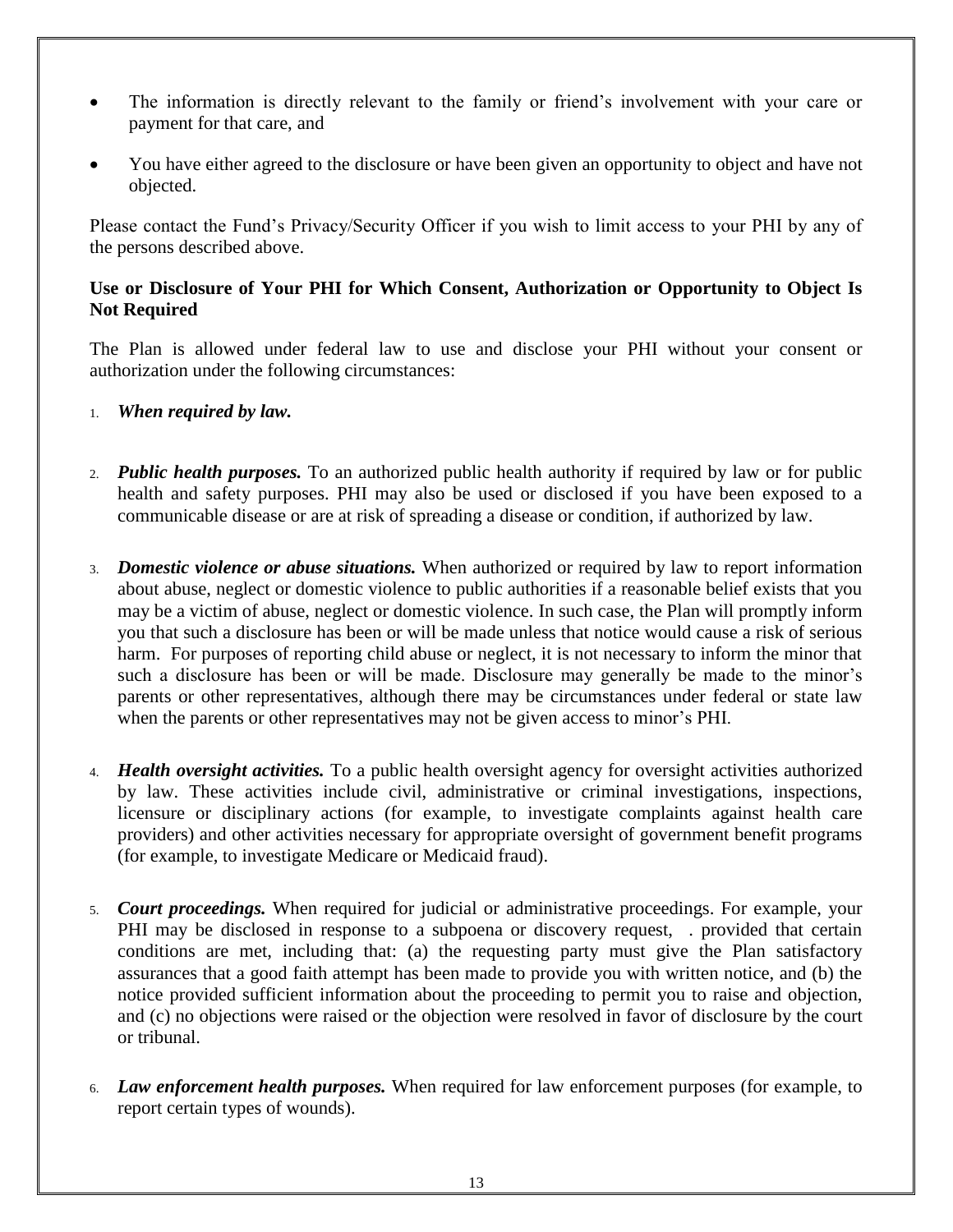- 7. *Law enforcement emergency purposes.* For certain law enforcement purposes if the law enforcement official represents that the information is not intended to be used against the individual, the immediate law enforcement activity would be materially and adversely affected by waiting to obtain the individual's agreement and the Plan, in its best judgment, determines that disclosure is in the best interest of the individual. Law enforcement includes:
	- a) identifying or locating a suspect, fugitive, material witness or missing person, and
	- b) disclosing information about an individual who is or is suspected to be a victim of a crime, but only if the individual agrees to the disclosure or the covered entity is unable to obtain the individual's agreement because of emergency circumstances.
- 8. *Determining cause of death and organ donation.* When required to be given to a coroner or medical examiner to identify a deceased person, determine a cause of death or other authorized duties.
- 9. *Funeral purposes.* When required to be given to funeral directors to carry out their duties with respect to the decedent.
- 10. *Research.* For research, subject to certain conditions.
- 11. *Health or safety threats.* When, consistent with applicable law and standards of ethical conduct, the Plan in good faith believes the use or disclosure is necessary to prevent or lessen a serious and imminent threat to the health or safety of a person or the public and the disclosure is to a person reasonably able to prevent or lessen the threat, including the target of the threat.
- 12. *Workers' compensation programs.* When authorized by and to the extent necessary to comply with workers' compensation or other similar programs established by law.

### *Other Uses or Disclosures*

The Plan may contact you to provide you information about treatment alternatives or other healthrelated benefits and services that may be of interest to you.

The Plan may disclose protected health information to the sponsor of the Plan for reasons regarding the administration of this Plan. The "plan sponsor" of this Plan is the MILA Managed Health Care Trust Fund Board of Trustees.

Any other Plan uses and disclosures not described in Section 2 of this notice will be made only if you provide the Plan with written authorization, subject to your right to revoke your authorization.

### *Section 3: Your Individual Privacy Rights Breach Notification*

If a breach of your unsecured PHI occurs, the Plan will notify you.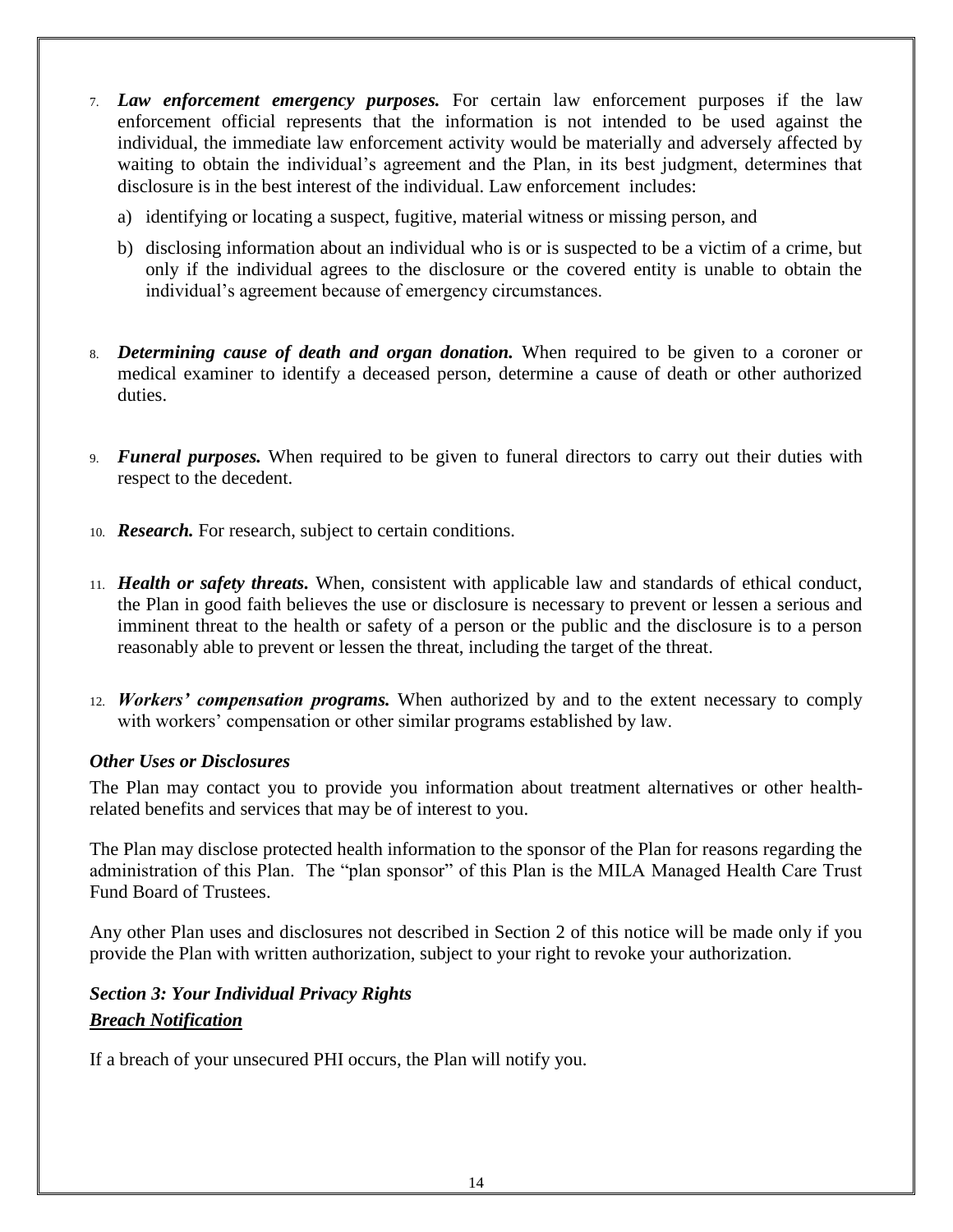### *You May Request Restrictions on PHI Uses and Disclosures*

You may request the Plan to:

- 1. Restrict the uses and disclosures of your PHI to carry out treatment, payment or health care operations, or
- 2. Restrict uses and disclosures to family members, relatives, friends or other persons identified by you who are involved in your care.

The Plan, however, is not required to agree to your request.

You should make all requests to the Privacy/Security Officer at:

### **LaVerne A. Thompson, Executive Director and Privacy/Security Officer MILA Managed Health Care Trust Fund 111 Broadway, Suite 502 New York, NY 10006**

### *You May Request Confidential Communications*

The Plan will accommodate an individual's reasonable request to receive communications of PHI **by alternative means or at alternative locations** where the request includes a statement that disclosure could endanger the individual.

You or your personal representative will be required to complete a form to request restrictions on uses and disclosures of your PHI. Make such requests to the Privacy/Security Officer at the above address.

### *You May Inspect and Copy PHI*

You have a right to inspect and obtain a copy of your PHI (in hardcopy or electronic form) contained in a "designated record set," for as long as the Plan maintains the PHI. You may request your hardcopy or electronic information in a format that is convenient for you and the Plan will honor that request to the extent possible. You also may request a summary of your PHI.

The Plan must provide the requested information within 30 days. A single 30-day extension is allowed if the Plan is unable to comply with the deadline, and if the Plan provides you with a notice of the reason for the delay and the expected date by which the requested information will be provided.

You or your personal representative will be required to complete a form to request access to the PHI in your designated record set. A reasonable cost-based fee for creating or copying the PHI, or preparing a summary of your PHI may be charged. Requests for access to PHI should be made to Privacy/Security Officer at the address on page 18.

If access is denied, you or your personal representative will be provided with a written denial setting forth the basis for the denial, a description of how you may exercise your review rights and a description of how you may complain to the Plan and U.S. Department of Health and Human Services.

*Designated Record Set:* includes your medical records and billing records that are maintained by or for a covered health care provider. Records include enrollment, payment, billing, claims adjudication and case or medical management record systems maintained by or for a health plan or other information used in whole or in part by or for the covered entity to make decisions about you. Information used for quality control or peer review analyses and not used to make decisions about you is not included.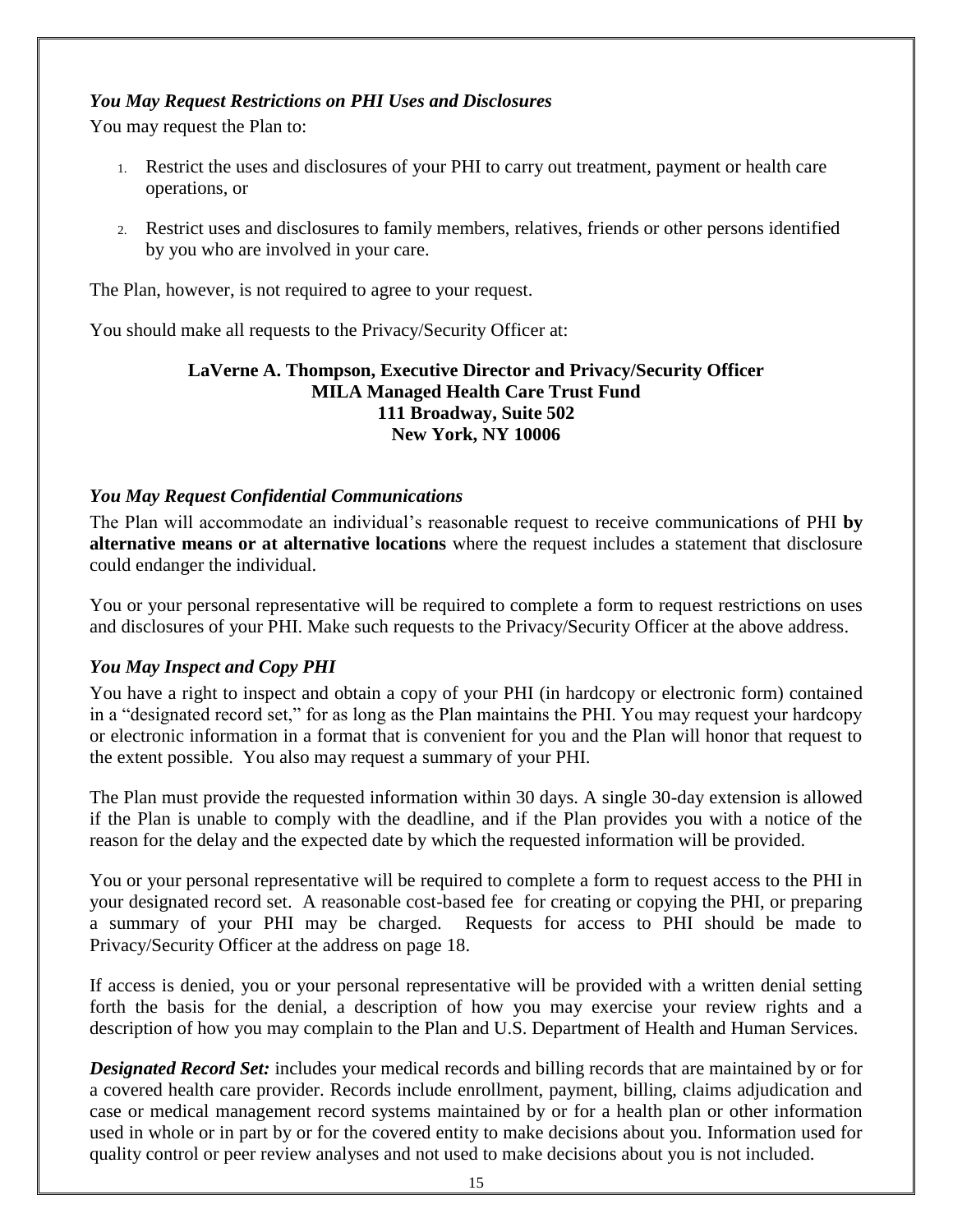### *You Have the Right to Amend Your PHI*

You have the right to request that the Plan amend your PHI or a record about you in a designated record set for as long as the PHI is maintained in the designated record set subject to certain exceptions. See the Plan's Right to Amend Policy for a list of exceptions.

The Plan has 60 days after receiving your request to act on it. The Plan is allowed a single 30-day extension if the Plan is unable to comply with the 60-day deadline. If the Plan denied your request in whole or part, the Plan must provide you with a written denial that explains the basis for the decision. You or your personal representative may then submit a written statement disagreeing with the denial and have that statement included with any future disclosures of that PHI.

You should make your request to amend the PHI to the Privacy/Security Officer at the address and phone number found on page 18.

You or your personal representative will be required to complete a form to request amendment of the PHI.

### *You Have the Right to Receive an Accounting of the Plan's PHI Disclosures*

At your request, the Plan will also provide you with an accounting of certain disclosures by the Plan of your PHI during the six years before the date of your request. However, such accounting need not include PHI disclosures made: (a) to carry out treatment, payment, or health care operations, or (b) to you or authorized by you in writing; or (c) before the privacy rule compliance date.

The Plan has 60 days to provide the accounting. The Plan is allowed an additional 30 days if the Plan gives you a written statement of the reasons for the delay and the date by which the accounting will be provided.

If you request more than one accounting within a 12-month period, the Plan will charge a reasonable, cost-based fee for each subsequent accounting.

### *You Have the Right to Receive a Paper Copy of This Notice Upon Request*

To obtain a paper copy of this Notice, contact the Privacy/Security Officer at the address and phone number found on page 18. This right applies even if you have agreed to receive the Notice electronically.

### **Your Personal Representative**

You may exercise your rights through a personal representative. Your personal representative will be required to produce evidence of authority to act on your behalf before the personal representative will be given access to your PHI or be allowed to take any action on your behalf.

Proof of such authority will be a completed, signed and approved Appointment of Personal Representative form or may take one of the following forms:

- A power of attorney for health care purposes, notarized by a notary public.
- A court order of appointment of the person as the conservator or guardian of the individual.
- The status of the personal representative as the parent of a minor child.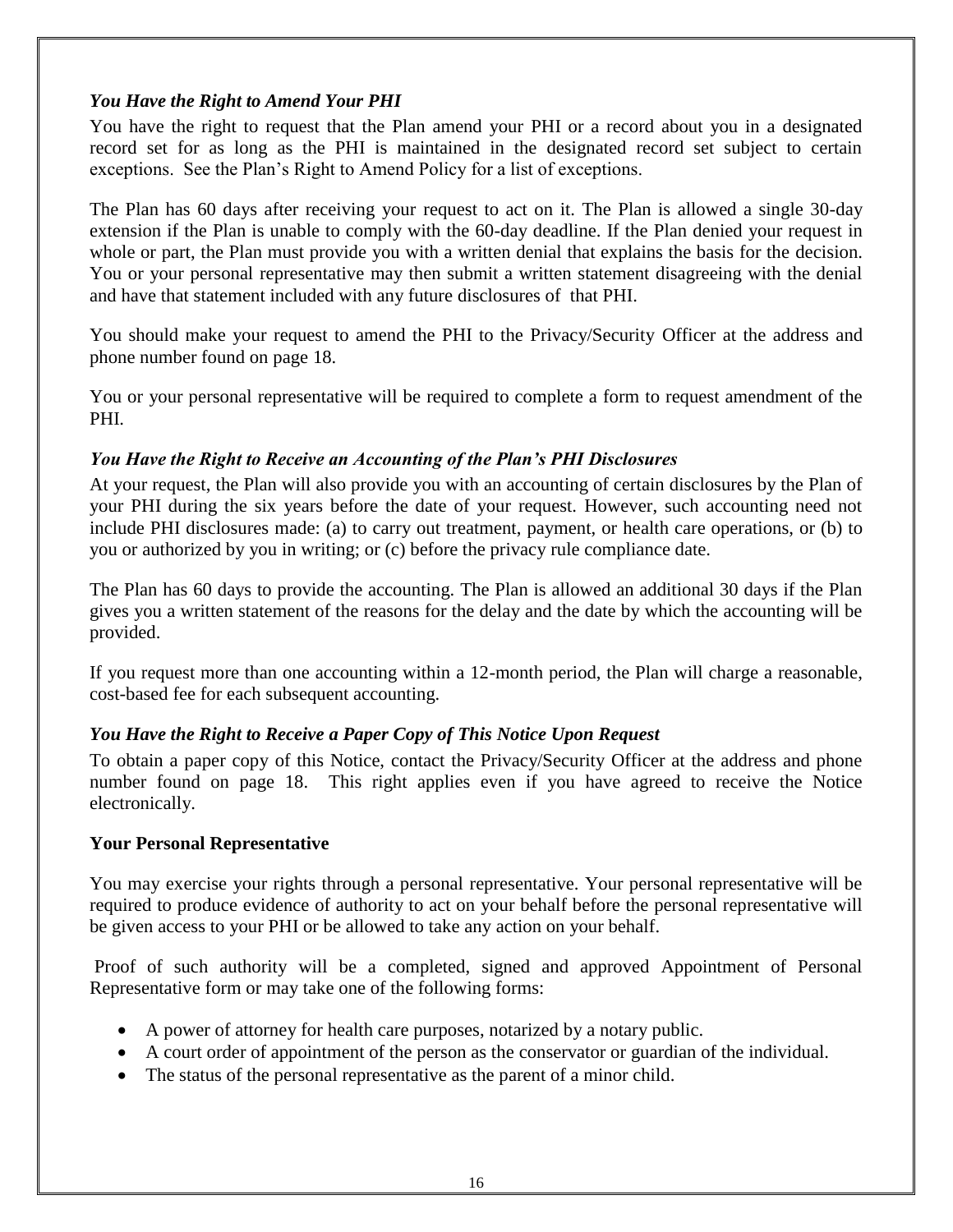You may obtain this form by calling the Fund Office.

The Plan retains discretion to deny access to your PHI to a personal representative to provide protection to those vulnerable people who depend on others to exercise their rights under these rules and who may be subject to abuse or neglect.

The Plan will recognize certain individuals as personal representatives without you having to complete an Appointment of Personal Representative form. For example, the Plan will automatically consider a spouse to be the personal representative of an individual covered by the Plan. Disclosures under this provision will be limited to verification of coverage and claims status. In addition, the Fund will consider a parent or guardian as the personal representative of an unemancipated minor unless applicable law requires otherwise.

A spouse or a parent may act on an individual's behalf, including requesting access to their PHI. Spouses and unemancipated minors may, however, request that the Plan restrict information that goes to family members. Such request will be governed by the provision entitled **You May Request Restrictions on PHI Uses and Disclosures**, which appears at the beginning of Section 3 of this Notice.

### *Section 4: The Plan's Duties*

### **Maintaining Your Privacy**

The Plan is required by law to maintain the privacy of your PHI and to provide you and your eligible dependents with notice of the Plan's legal duties and privacy practices. In addition, the Plan may not (and does not) use your Genetic Information that is PHI for underwriting purposes.

This notice is effective April 14, 2003 and the Plan is required to comply with the terms of this notice. However, the Plan reserves the right to change its privacy practices and to apply the changes to any PHI received or maintained by the Plan prior to that date.

If a privacy practice is changed, a revised version of this notice will be provided to you and to all past and present participants and beneficiaries for whom the Plan still maintains PHI. All notices will be mailed to the participant's address on record.

If material changes are made to this Notice it will be posted on the Plan's website no later than the effective date of the revision and thereafter sent in the Plan's next annual mailing.

Material changes are changes to:

- The uses or disclosures of PHI,
- Your individual rights,
- The duties of the Plan, or
- Other privacy practices stated in this notice.

### **Disclosing Only the Minimum Necessary Protected Health Information**

When using or disclosing PHI or when requesting PHI from another covered entity, the Plan will make reasonable efforts not to use, disclose or request more than the minimum amount of PHI necessary to accomplish the intended purpose of the use, disclosure or request, taking into consideration practical and technological limitations.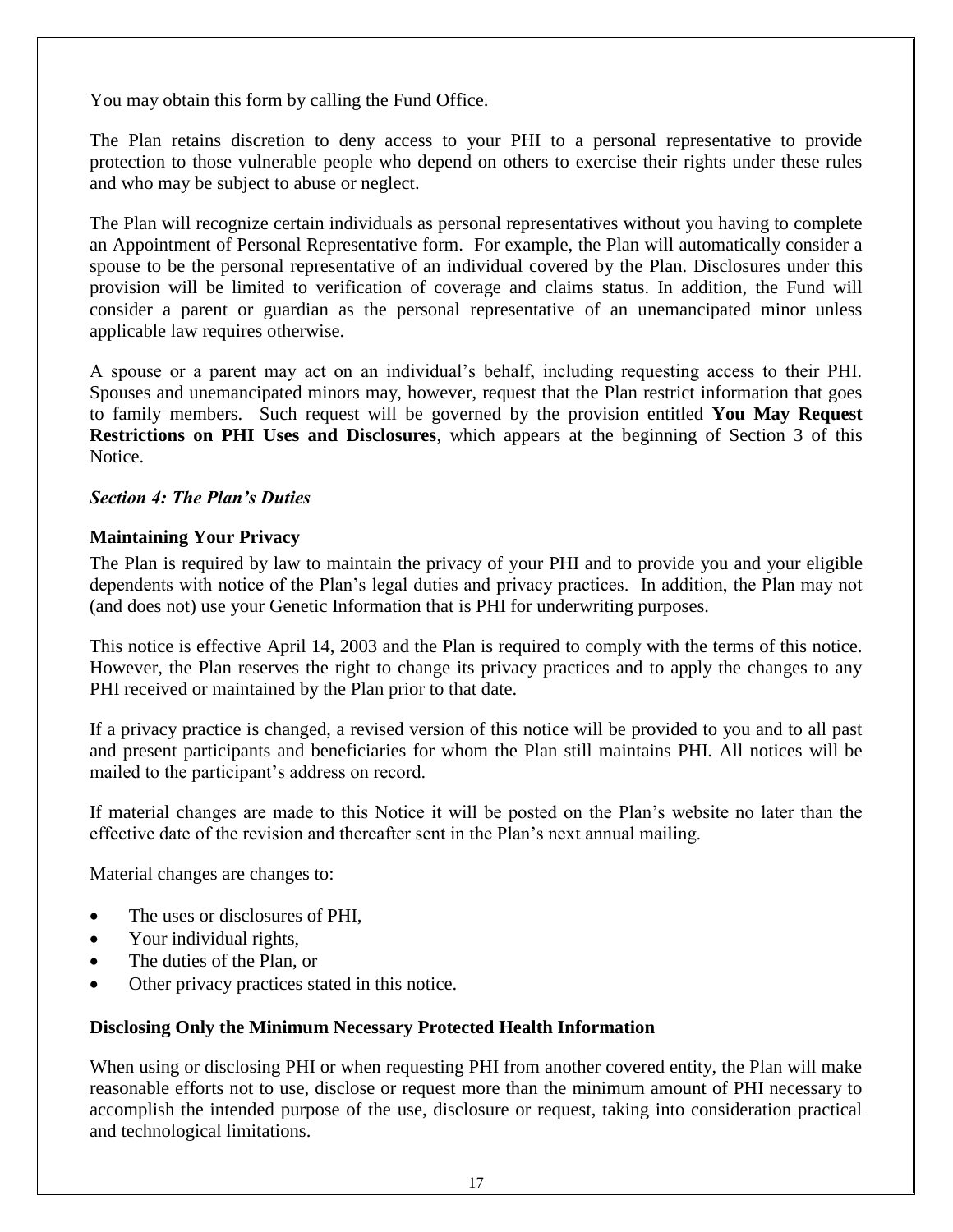However, the minimum necessary standard will not apply in the following situations:

- Disclosures to or requests by a health care provider for treatment,
- Uses or disclosures made to you,
- Disclosures made to the Secretary of the United States Department of Health and Human Services pursuant to its enforcement activities under HIPAA,
- Uses or disclosures required by law, and
- Uses or disclosures required for the Plan's compliance with the HIPAA privacy regulations.

This notice does not apply to information that has been de-identified. De-identified information is information that:

- Does not identify you, and
- With respect to which there is no reasonable basis to believe that the information can be used to identify you.

### *Disclosures to the Plan Sponsor (Board of Trustees)*

As described in the amended Plan document, the Plan may share PHI with the Plan Sponsor (Board of Trustees) for limited administrative purposes, such as information complied for MILA's Third Party Administrators in connection with determining claims and appeals, performing quality assurance functions and auditing and monitoring the Plan. The Plan shares the minimum information necessary to accomplish these administrative functions.

In addition, the Plan may use or disclose "summary health information" to the Plan Sponsor for obtaining premium bids or modifying, amending or terminating the group health Plan. Summary information summarizes the claims history, claims expenses or type of claims experienced by individuals for whom a Plan Sponsor has provided health benefits under a group health plan. Identifying information will be deleted from summary health information, in accordance with HIPAA.

### *Section 5: Your Right to File a Complaint with the Plan or the HHS Secretary*

If you believe that your privacy rights have been violated, you may file a complaint with the Plan in care of:

### **LaVerne A. Thompson, Executive Director and Privacy/Security Officer MILA Managed Health Care Trust Fund 111 Broadway, Suite 502 New York, NY 10006 1212-766-5700**

You may also file a complaint with the Secretary of the U.S. Department of Health and Human Services ("HHS"). Filing instructions are available at: [http:www.hhs.gov/ocr/privacy/hipaa/complaints/index.html](http://www.hhs.gov/ocr/privacy/hipaa/complaints/index.html)

The Plan may not retaliate against you for filing a complaint.

### *Section 6: If You Need More Information*

If you have any questions regarding this notice or the subjects addressed in it, you may contact the Privacy/Security Officer.